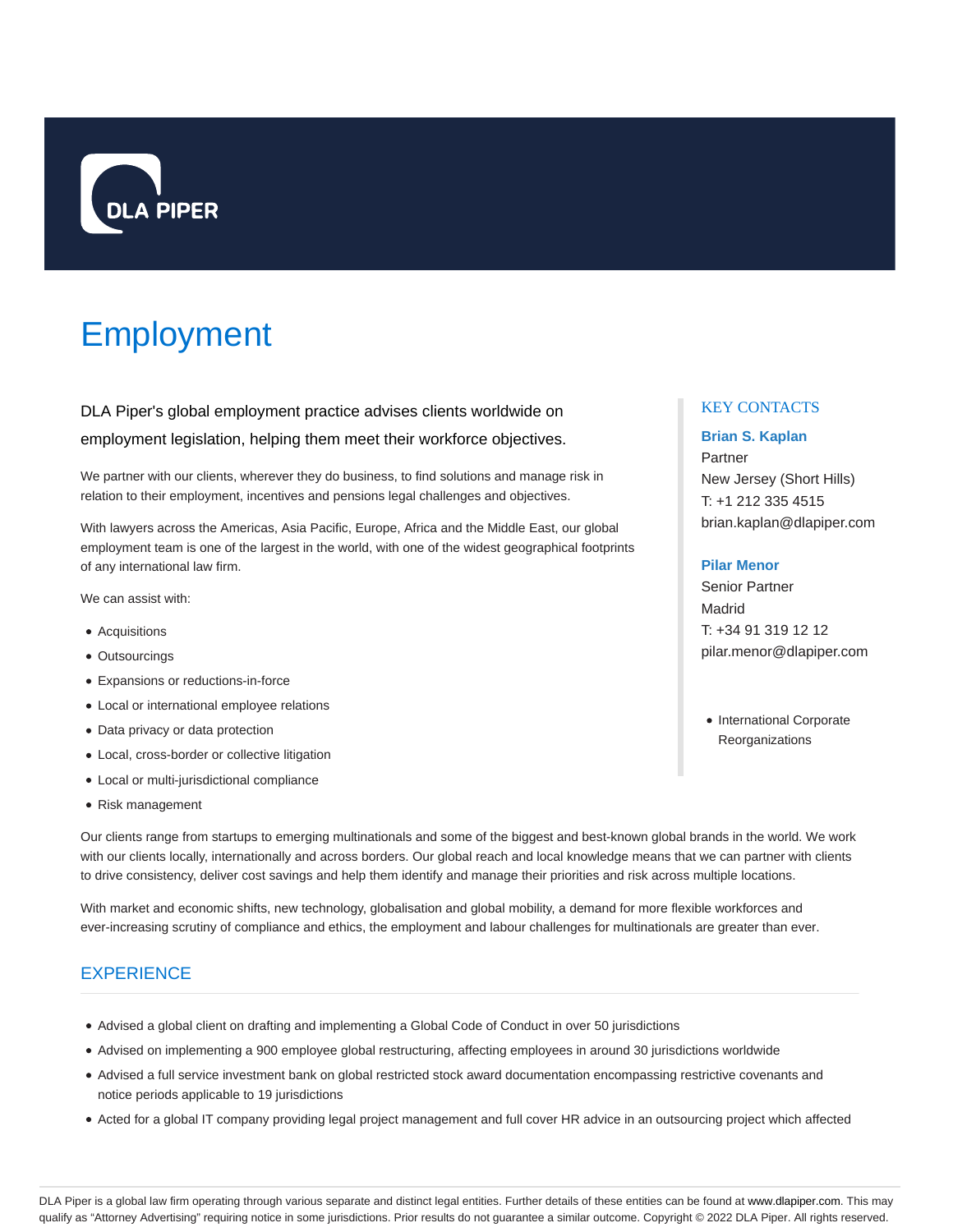more than 400 employees in 15 countries and included collective consultation in several countries

- Acted for a global healthcare company in a cross border investigation and litigation involving the misuse of highly confidential information and a staff poaching in multiple jurisdictions
- Advised a global music company with the restructuring of its global workforce providing project support across 20-30 jurisdictions

# **INSIGHTS**

# **Publications**

**The Governor of Puerto Rico signed into law new labor reform legislation – but its implementation is unclear**

29 June 2022 Act No. 41 will come into effect on July 20, 2022.

**Employment law in 5: 5 developments to read for June in less than 5 minutes**

28 June 2022 5 developments to read for June in less than 5 minutes

**Chicago employers face new and updated sexual harassment policy and training requirements**

27 June 2022 Employers with operations in Chicago are encouraged to review their employment policies and training ahead of time to ensure compliance.

**Dobbs v. Jackson Women's Health : Implications for business of a post-Roe landscape**

23 June 2022

Dobbs raises a number of important questions for companies and entities.

**US Supreme Court: Federal Arbitration Act preempts California's Iskanian rule prohibiting individual arbitration of PAGA claims**

21 June 2022 The decision underscores the critical importance of severability clauses in preserving a party's right to compel arbitration.

**Mexican labor law amendments impose restrictions on personnel subcontracting**

14 June 2022 PANORAMA

In essence, the changes effectively prohibit employers in Mexico from subcontracting their personnel.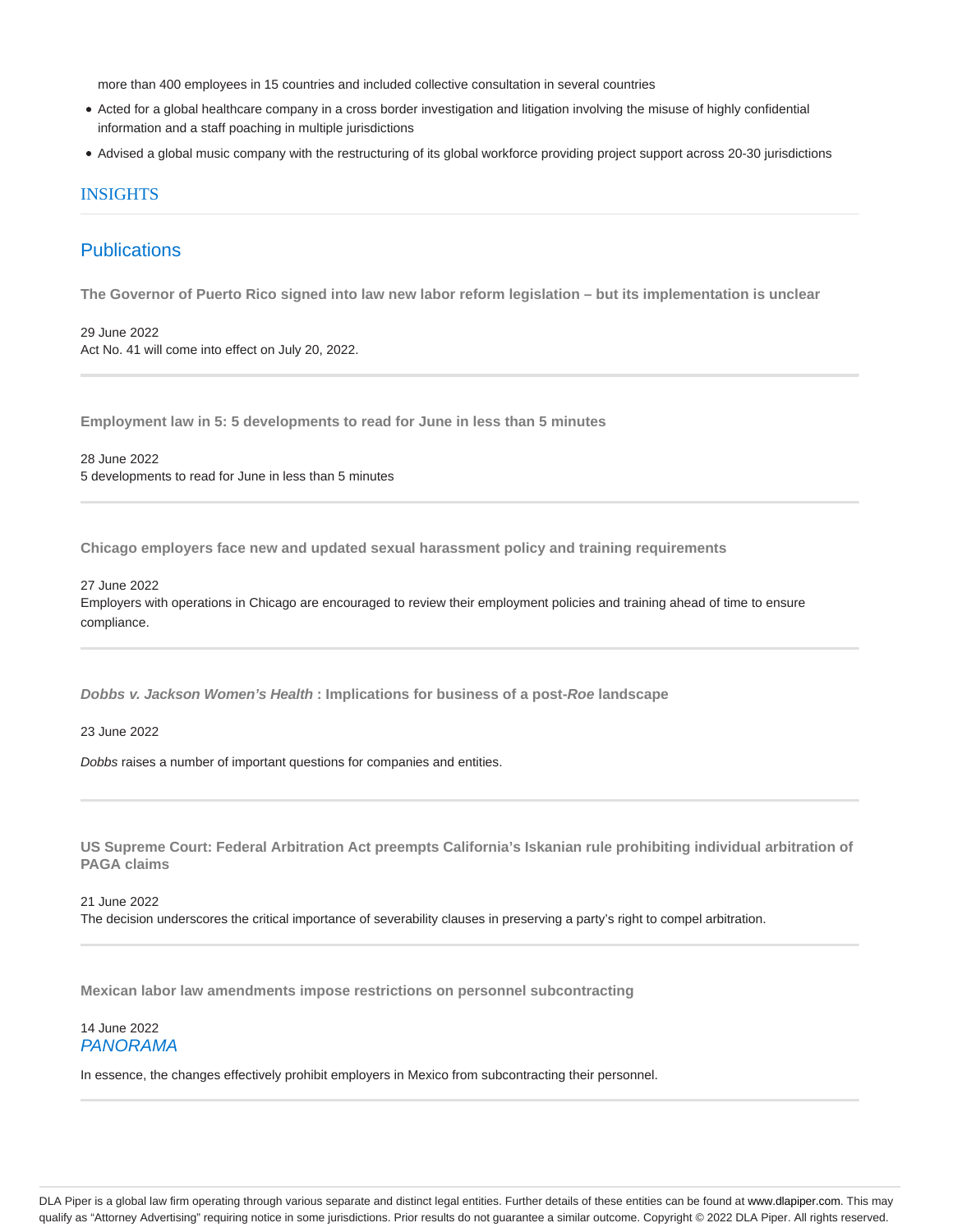**Second Circuit roadmaps standing under the ADA**

# 14 June 2022

The decision is a reminder that plaintiffs seeking relief for an alleged ADA violation must establish the elements of standing at the pleading stage or risk dismissal of the claim.

**Employment law in 5: 5 developments to read for June in less than 5 minutes**

8 June 2022 5 developments to read for June in less than 5 minutes.

**Gender Pay Transparency: An International Survey 2022**

30 May 2022

Employers and governments around the world are increasingly focused on workplace pay and, in particular, the gender pay gap. Our 2021 Gender Pay Transparency International Survey highlights recent developments in this area across 35 jurisdictions.

**EU Whistleblower Directive: Implementation Tracker - Whistleblowing Laws in Europe: An international guide**

June 2022

**California Supreme Court holds that failure to pay meal and rest period premium wages can support derivative claims**

26 May 2022 Key details and implications for employers.

**Puerto Rico updates guidance for the management of COVID-19 cases**

19 May 2022

The new guidance is applicable to all employers in the public and private sectors.

**New York City delays effective date of pay transparency law**

13 May 2022

The effective date of the pay transparency law has been delayed until November 1, 2022, giving employers more time to plan to get into compliance.

**Employment law in 5: 5 developments to read for May in less than 5 minutes**

5 May 2022

5 developments to read for May in less than 5 minutes.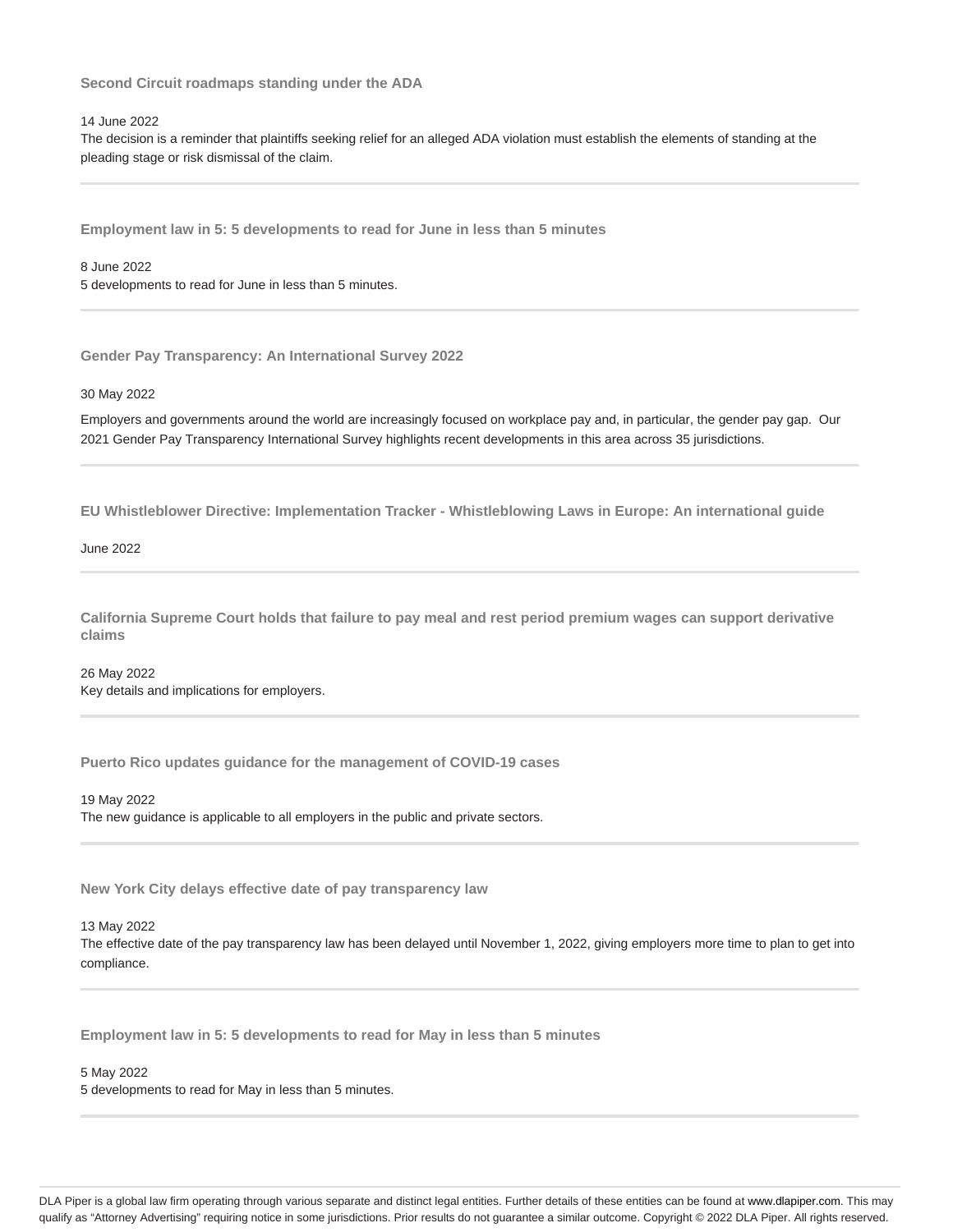**Brazil and Colombia: Labor law and the remote workforce – the basics**

3 May 2022 PANORAMA

Aspects to consider in the context of Brazilian and Colombian labor law regarding remote work and the expansion of outsourcing.

**Major Relaxation of Singapore's COVID-19 Public Health and Workforce Vaccination Measures; Calls for Permanent Flexible Work Arrangements**

29 April 2022

Singapore Relaxes COVID-19 Public Health and Workforce Vaccination Measures

On 22 April 2022, the Multi-Ministry Taskforce announced a major relaxation of Singapore's COVID-19 public health measures.

**Israel Group News April 2022**

28 April 2022 ISRAEL GROUP NEWS

In this issue, our global activities, latest publications, recent events and more.

**Cal/OSHA's third readoption brings further changes to its COVID-19 Emergency Temporary Standard**

26 April 2022 These changes hint at the beginning of the end for the government's pandemic oversight.

**US Citizenship and Immigration Services filing period now open for selected H-1B Visa registrants**

# 20 April 2022

Selected registrants may now file a corresponding H-1B petition between April 1 and June 30, 2022.

**California court strikes down board diversity law as unconstitutional**

12 April 2022 Key details of the ruling.

**Employment law in 5: 5 developments for April to read in less than 5 minutes**

4 April 2022 5 developments to read for April in less than 5 minutes.

**Important Changes to Singapore's Immigration Framework**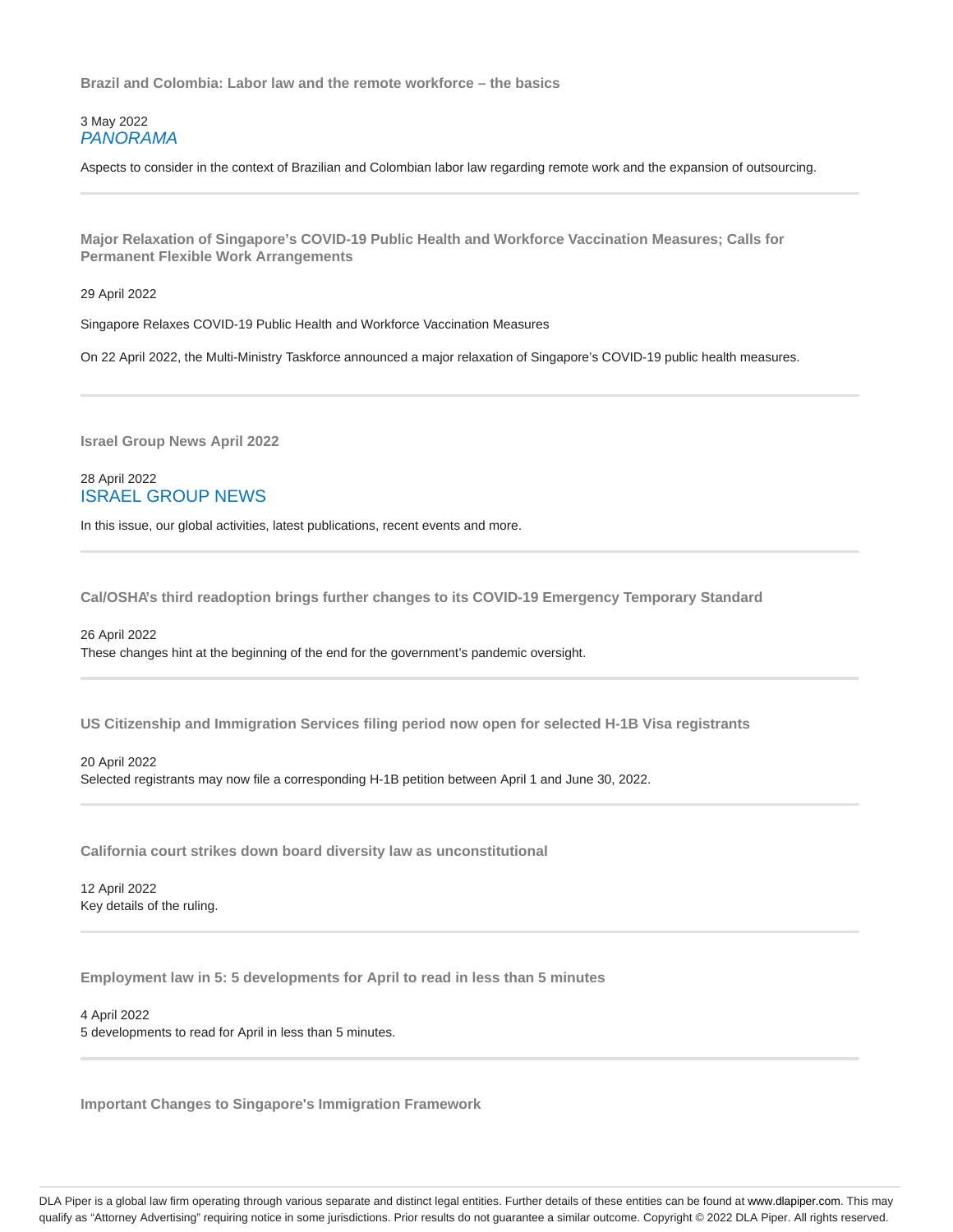#### 11 March 2022

In its recent 2022 Budget Statement, the Singapore Ministry of Finance announced that the framework for issuing work passes would be reviewed and updated to strengthen Singapore's workforce, and to ensure that incoming work pass holders meet the quality of Singaporeans in professional, managerial, executive and technical jobs (PMETs).

**Employment law in 5: 5 developments for March to read in less than 5 minutes**

# 7 March 2022

5 developments to read for March in less than 5 minutes.

**Congress passes law banning mandatory arbitration of sexual assault and sexual harassment claims**

#### 17 February 2022

The Act is expected to be signed by President Joe Biden in the near future and will take effect immediately.

**Mexican labor law amendments impose restrictions on personnel subcontracting**

#### 14 February 2022

The changes effectively prohibit employers in Mexico from subcontracting their personnel.

**New COVID-19 supplemental paid sick leave signed into California law**

#### 11 February 2022

The new requirement will take effect on February 19, 2022 and applies retroactively to January 1, 2022.

**Employment law in 5: 5 developments for February to read in less than 5 minutes**

#### 2 February 2022

5 developments to read for February in less than 5 minutes.

**Supreme Court remands excessive fee case to Seventh Circuit to determine pleading standard**

#### 1 February 2022

The Hughes case is indicative of many decisions rendered in the lower courts in recent years where courts facing the same or similar excessive fee allegations have reached opposite conclusions.

**California revives COVID-19 supplemental paid sick leave requirements**

# 31 January 2022

Answers to some common questions about this anticipated requirement.

**New York substantially expands employee whistleblower protection**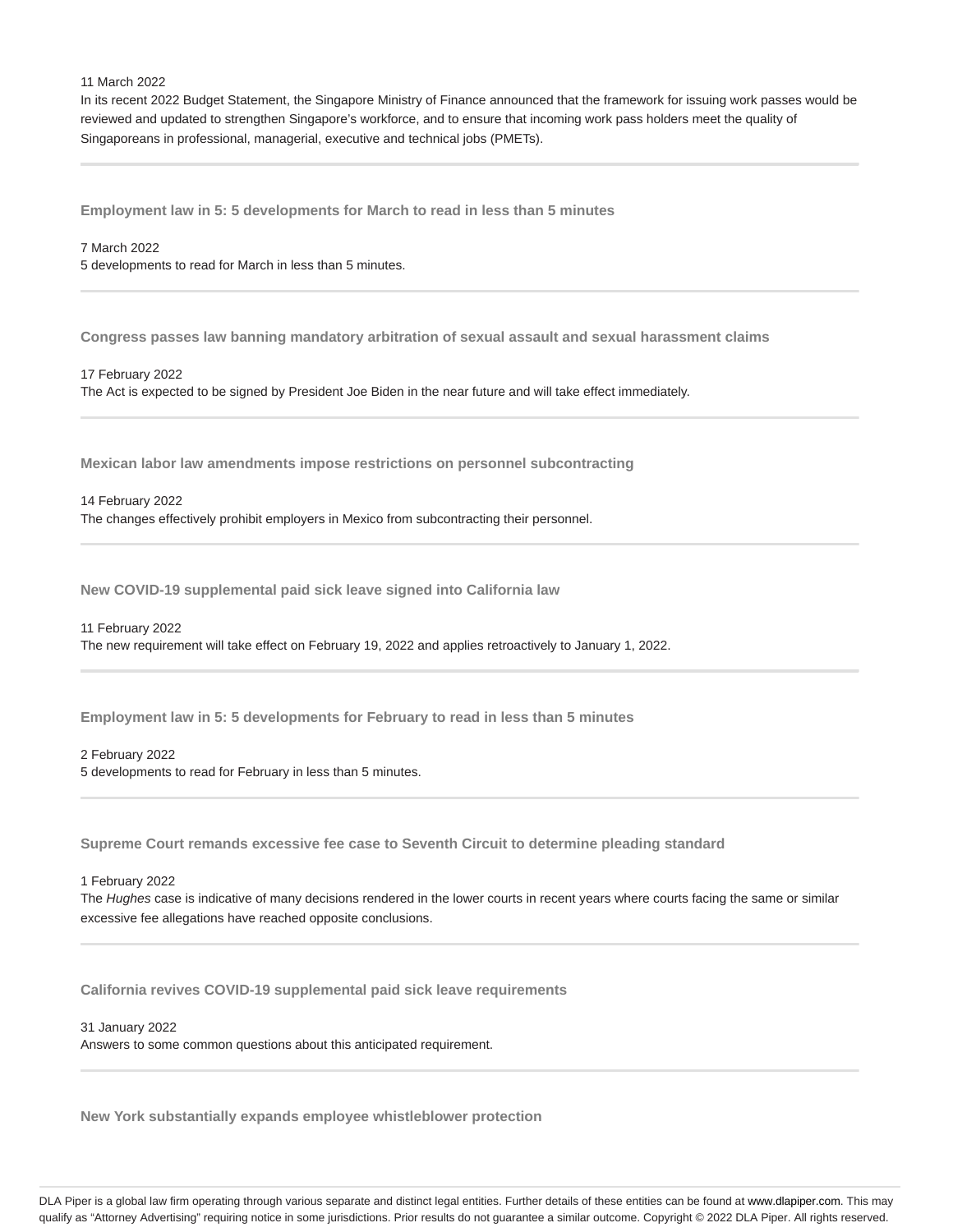**Israel Group News January 2022**

# 24 January 2022 ISRAEL GROUP NEWS

In this issue, our global activities, latest publications, recent events and more.

**New year, new challenges – Top 10 trends for US employers**

19 January 2022 Preparing for the scale and pace of change across an array of fronts.

**US Supreme Court stays OSHA vaccine-or-test rule, halting enforcement**

14 January 2022

Employers with 100 or more employees covered by the COVID-19 Vaccination and Testing Emergency Temporary Standard are no longer required to comply with its terms.

**Global Employment 2021 in Review, 2022 in Preview**

12 January 2021

These are challenging times for employers. As the world emerged from lockdowns in 2021, organizations the world over had to decide if and how to return employees back to workplaces safely.

**Employers: 2022 deadlines approach to furnish incentive stock option and employee stock purchase plan information statements and returns**

11 January 2022

**Puerto Rico: new protocol for the management of COVID-19 cases in the workplace**

11 January 2022 The protocol clarifies provisions of recent executive orders.

**Global Employment Law Quiz 2022**

### 6 January 2022

Test your knowledge of key developments over the last year – and catch up on those you may have missed.

**Update to Singapore workforce vaccination measures; Vaccination a condition for work pass / PR applications**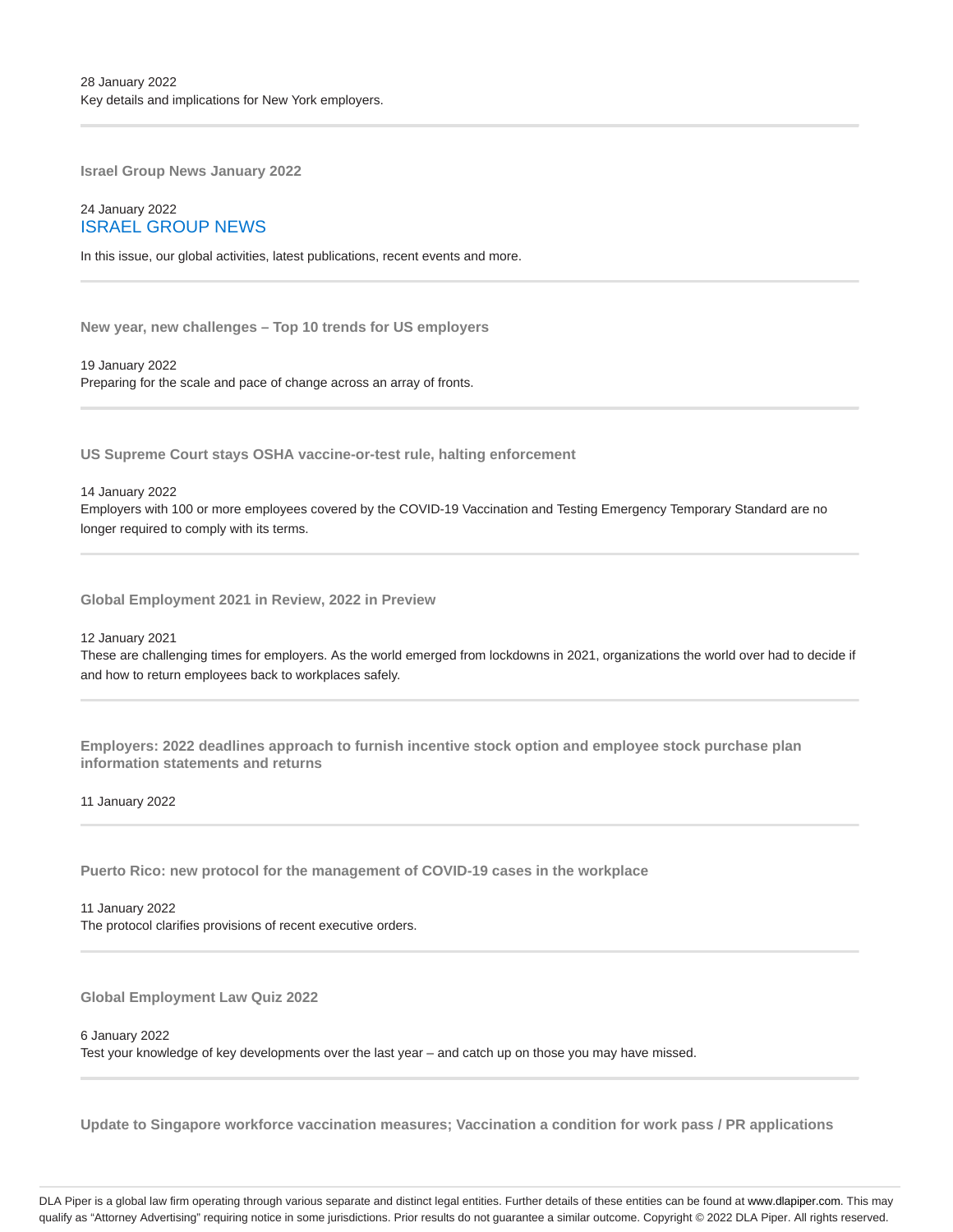31 December 2021 On 26 December 2021, Singapore's Ministry of Health announced changes to the Workforce Vaccination Measures which are due to be implemented from 1 January 2022 onwards.

**Stay of OSHA vaccine-or-test rule dissolved; enforcement to begin on January 10**

20 December 2021 Background and key developments.

**NYC issues private employer vaccination mandate, effective December 27**

16 December 2021

The mandate applies to all private employer workplaces in New York City with more than one worker if not subject to another government mandate.

**Employment law in 5: 5 developments for December to read in less than 5 minutes**

9 December 2021 5 developments to read for December in less than 5 minutes.

**IRS increases 2022 flexible spending and transportation benefit plan limits: two short charts**

16 November 2021 Action items for employers

**New York enacts requirements for monitoring employee phone, e-mail and Internet usage**

12 November 2021

Employers who are found to violate this law will be subject to civil penalties.

**2022 retirement and benefit plan limits explained in 5 short charts**

11 November 2021 Many of the limits will increase in 2022.

**Employment law in 5: 5 developments for November to read in less than 5 minutes**

11 November 2021 5 developments to read for November in less than 5 minutes.

**Increased contractor discretion in COVID-19 Executive Order 14042**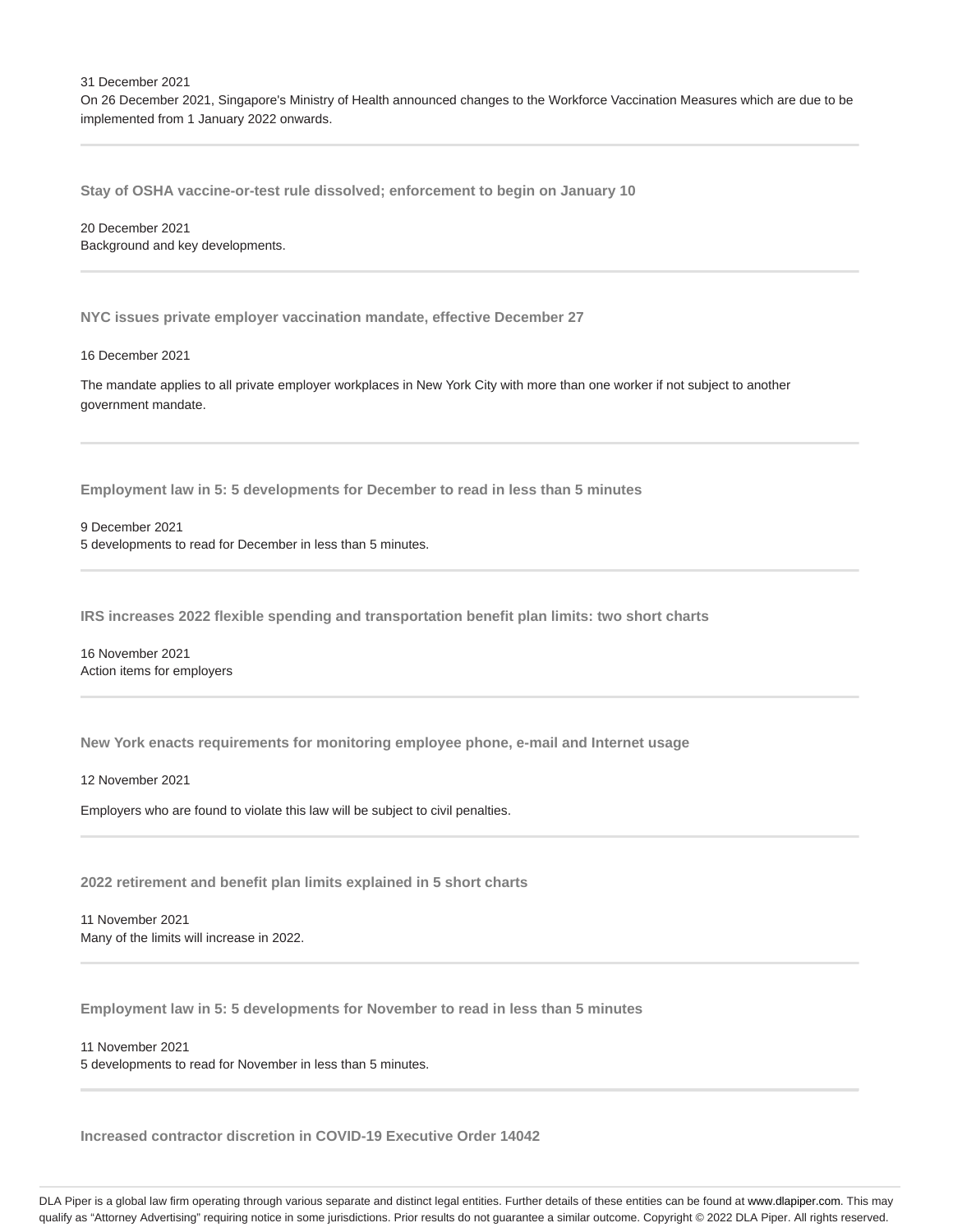**OSHA's vaccine-or-test emergency rule approved**

### 5 November 2021

Key provisions of the emergency temporary standard and actions for covered employers to consider.

**Israel Group News October 2021**

# 25 October 2021 ISRAEL GROUP NEWS

In this issue, our global activities, latest publications, recent events and more.

**Governor Greg Abbott and the Texas Legislature take steps to limit employer vaccine mandates**

20 October 2021 Recent developments and implications.

**The HERO Act: important updates for New York employers**

6 October 2021 Key details.

**Trial court rejects claim that 7-Eleven misclassified franchisees as independent contractors**

# 21 September 2021 **FRANCAST**

Findings may help guide other franchisors attempting to rebut future misclassification claims by their franchisees.

**President Biden announces new vaccination requirements – what private employers and federal contractors need to know**

14 September 2021

Employers already struggling with a puzzling array of compliance challenges aimed at combating COVID-19 now face additional vaccination and testing requirements.

**Thailand announces 3 months extension of social security contributions reduction**

# 13 September 2021

Referring to the announcement of the Social Security Office in relation to the reduction of mandatory social security contributions effective from 1 June 2021 – 31 August 2021, on 8 September 2021, the Social Security Office has extended the reduction of mandatory social security contributions for another 3 months from 1 September – 30 November 2021.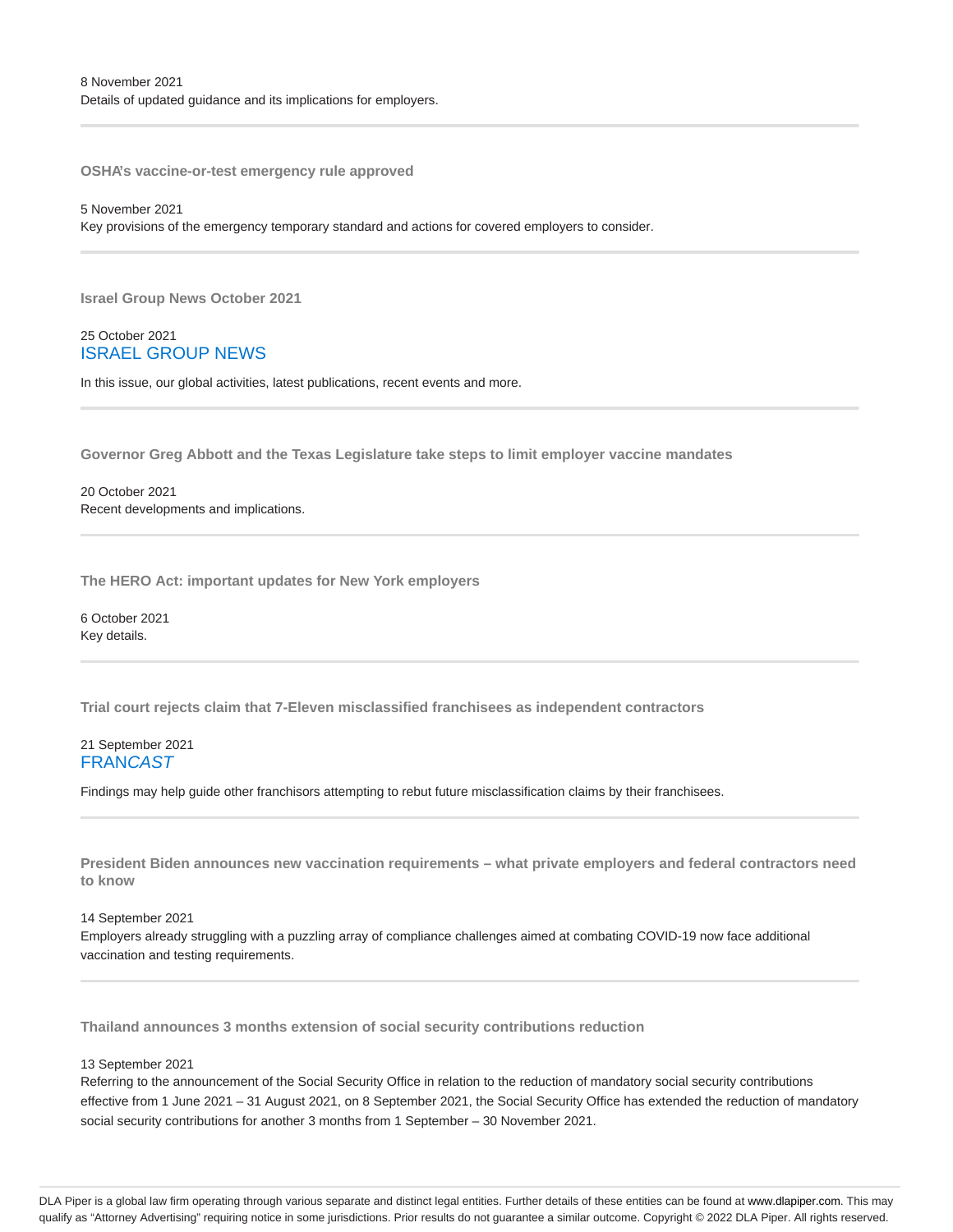**New workplace sexual harassment laws passed – (some) Respect@Work recommendations become law**

8 September 2021

After months of anticipation, the Australian Federal Government's Sex Discrimination and Fair Work (Respect at Work) Amendment Act 2021 has now passed both houses of Parliament. The amendment contains important reforms to address workplace sexual harassment.

**Top 10 trends for US employers – Mid-year update**

24 August 2021

We recap key developments over the last six months and look at the potential changes ahead related to the top 2021 trends we identified at the start of the year.

**Israel Group News August 2021**

16 August 2021 ISRAEL GROUP NEWS

In this issue, our global activities, latest publications, recent events and more.

**New workplace protections for medical cannabis patients in Puerto Rico**

12 August 2021 The new law creates a new protected category under Puerto Rico antidiscrimination laws.

**Anti-slavery and human rights obligations on corporations: impact on supply chains**

# 5 August 2021

The past few years have seen rapid development in legislation targeting modern slavery and forced labor in various developed economies. This trend will only accelerate as multinationals increasingly focus on their sustainability and ESG goals.

**Further assistance from the Social Security Office as Thailand heads to further lockdown**

22 July 2021

Previously, the Social Security Office (SSO) announced the reduction of social security contributions for a period of three (3) months from 1 June 2021 – 31 August 2021 due to the third wave of COVID-19 cases in Thailand.

On 13 July 2021, the Cabinet approved additional relief measures to assist workers and entrepreneurs who are affected by the COVID-19 pandemic in 10 red-zone provinces, including Bangkok. On 20 July 2021, following the tightening of lockdown restrictions in Thailand, the Cabinet approved the expansion of relief measures from 10 red-zone provinces to 13 red-zone provinces (now including Chachoengsao, Chonburi and Ayutthaya).

**SCOTUS upholds the ACA: Next steps for employers**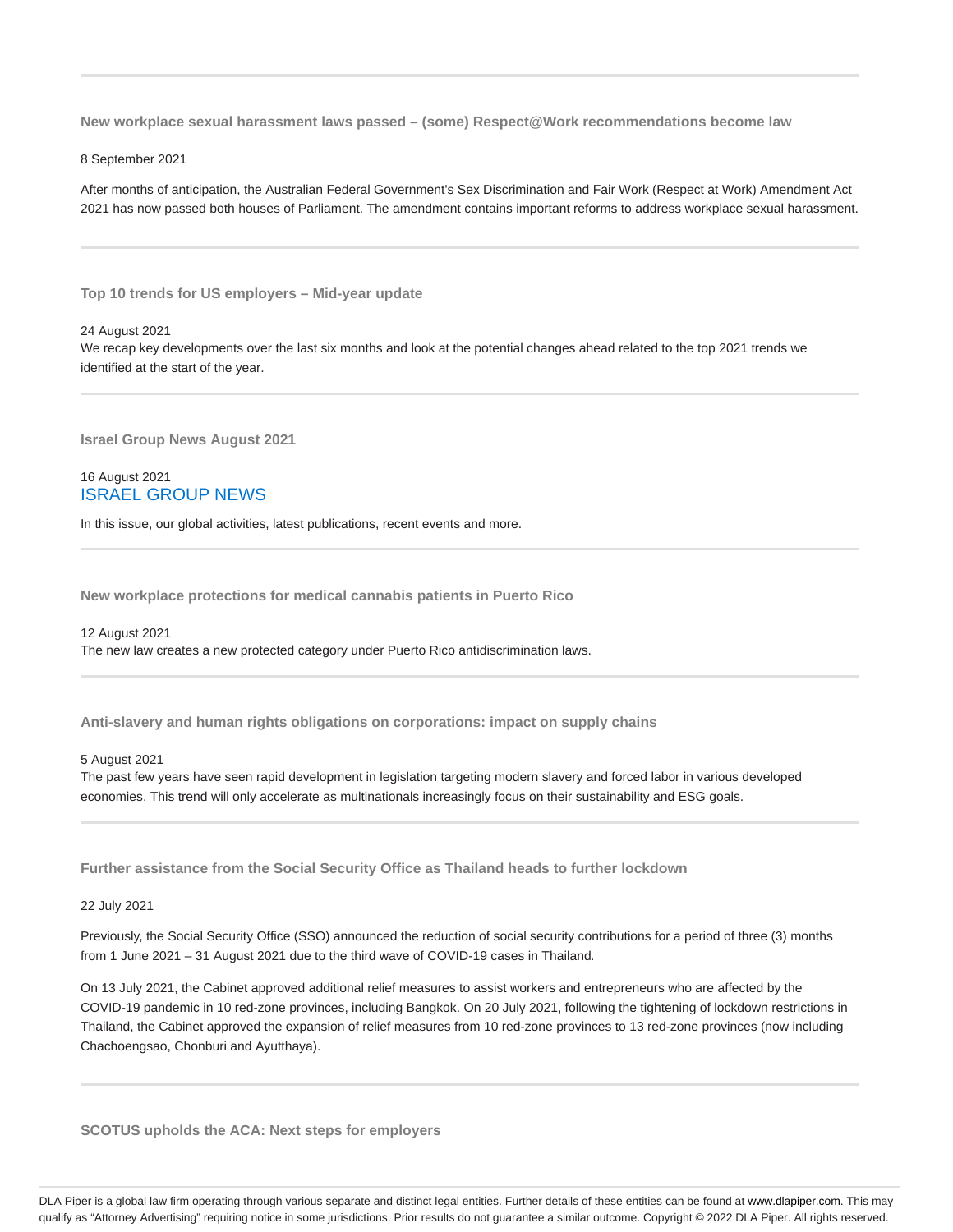#### 8 July 2021

All ACA provisions regarding the employer mandate for large employers continue in effect; in addition, ACA patient protection provisions have been expanded by the Consolidated Appropriations Act, 2021.

**IRS extends remote electronic notarization relief for retirement plan elections through June 30, 2022**

### 7 July 2021

The notice extends relief from the "physical presence" requirement for certain participant elections required to be witnessed by a notary public or plan representative.

**New York State lifts COVID-19 requirements for office-based workplaces**

#### 25 June 2021

Governor Andrew Cuomo announced that COVID-19 restrictions in New York State could be lifted across various industries, including businesses that operate in office spaces.

**Key amendments to California's COVID-19 workplace standards imposed on employers**

# 21 June 2021

Governor Newsom's Executive Order means the updated standards immediately entered into effect.

**EEOC updates guidance regarding employer COVID-19 vaccination policies; still more to come**

#### 15 June 2021

The updated guidance addresses mandatory vaccination policies, vaccination incentive programs and confidentiality requirements.

**EU Whistleblower Directive: Key provisions, SOX comparison and Actions for business**

#### June 2022

Recent scandals such as the Luxembourg Leaks financial scandal and the Panama Papers have highlighted the important role that whistleblowers can play in exposing breaches of EU law.

**Supplementary – United States – Whistleblowing Laws in Europe: An international guide**

There are many US federal statutes that prohibit employers in the private sector from retaliating against whistleblowers, many of which are sector or industry specific.

**Enforcing a disputed electronic signature – recent case highlights importance of authentication, audit trails, and record management**

4 June 2021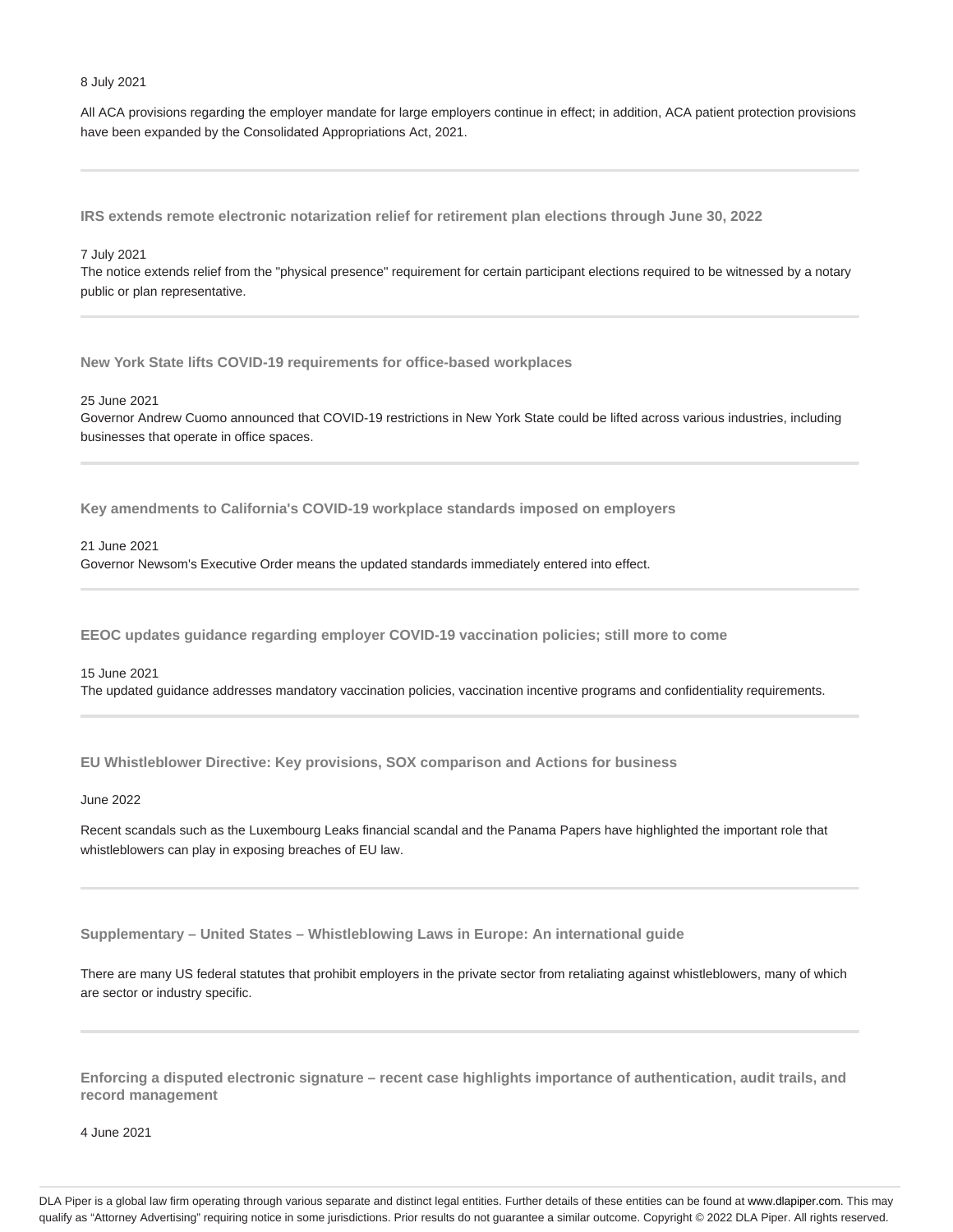The decision reaffirms a long line of cases enforcing electronic signatures where a secure, reliable system, in compliance with the requirements of UETA and the federal ESIGN Act, is used.

**eSignature and ePayment News and Trends**

# 4 June 2021 ESIGNATURE AND EPAYMENT NEWS AND TRENDS

A Texas Supreme Court decision reaffirms a long line of cases enforcing electronic signatures where a secure, reliable system, in compliance with UETA and the federal ESIGN Act, is used.

**Guidance on COBRA subsidies under the American Rescue Plan Act**

1 June 2021 Key aspects of the guidance.

**California employers confront varying health and safety guidance even as restrictions ease**

27 May 2021 COVID-19 restrictions may be lifted as soon as June 15, 2021.

**Be Aware UK: Update on legislative reforms impacting employers**

25 May 2021

Employers may remember that back in the pre-COVID-19 world of July 2019, a series of consultation papers was published in quick succession in the final days of Theresa May's office as Prime Minister. These consultation papers sought views on a wide and varied range of proposals with a potentially significant impact on employers.

**Reduction of Social Security contributions following third wave of COVID-19 in Thailand**

25 May 2021

Following the resurgence of COVID-19 cases in March 2021, the Social Security Office announced the reduction of mandatory social security contributions to be made to the Social Security Fund (SSF) to help ease the financial burden of employers and employees.

**New York employers set to reopen must comply with expansive new worker safety standards**

20 May 2021 Key details and guidance.

**New minimum wage requirements for federal contractors: Key takeaways**

4 May 2021

The EO requires that all employees working "on or in connection with" a federal government contract be paid a minimum of \$15 per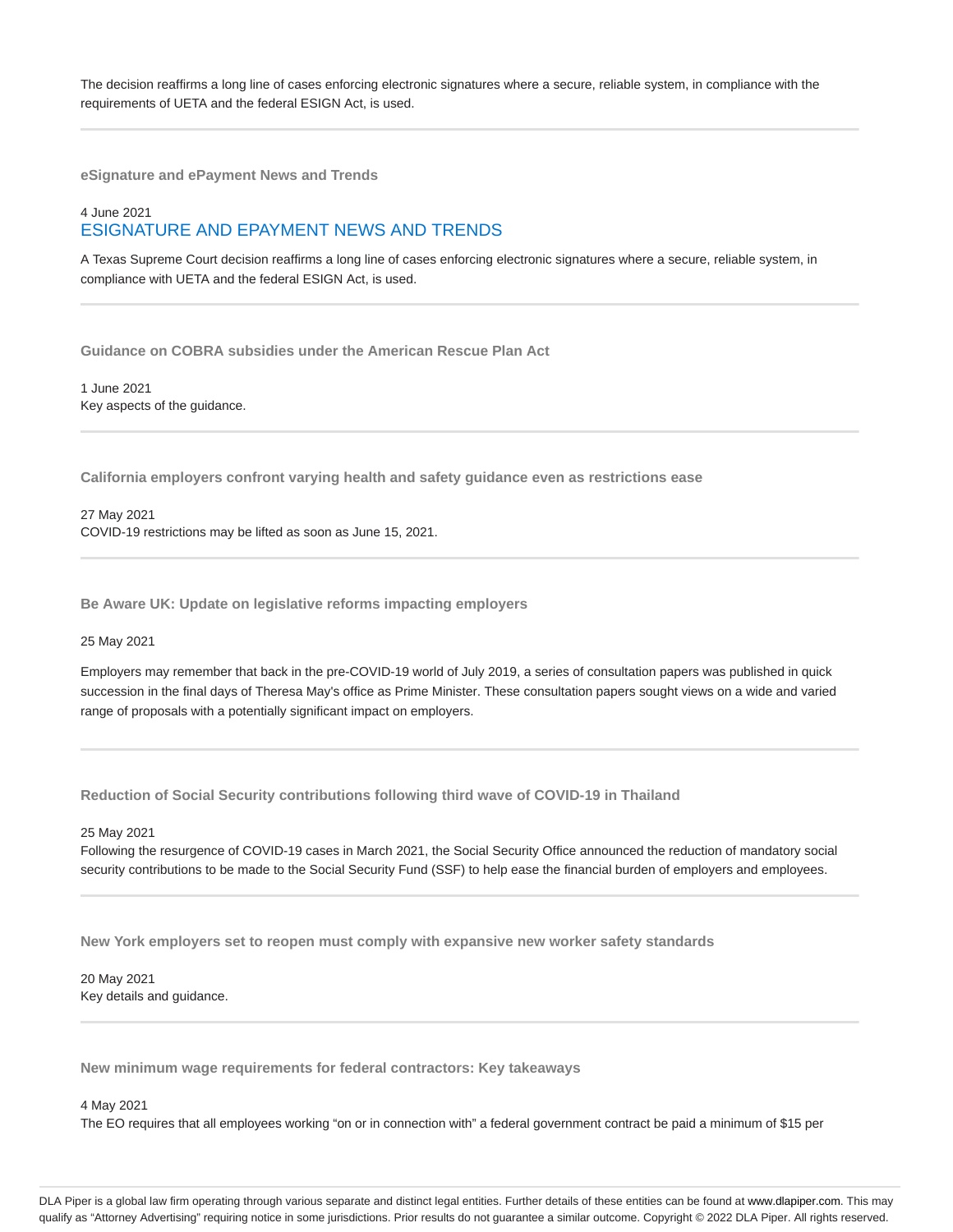**Israel Group News May 2021**

# 1 May 2021 ISRAEL GROUP NEWS

In this issue, our global activities, latest publications, recent events and more.

**Returning to Work: Key Issues for US Employers**

# 27 April 2021

Key issues include what a full return to the workplace will look like, who will return and how, what structural measures will protect the health and safety of employees, and more.

**Hong Kong Judgment affirms importance of properly documenting repatriation terms**

26 April 2021

In the recent Hong Kong case of Zhang Qiang v Cisco Systems (HK) Ltd (HCA 1497/2010) [2021] HKCFI 694, the Court of First Instance upheld the binding nature of a repatriation agreement which meant a particularly uncooperative employee was not entitled to receive significant sums in connection with his repatriation back to Hong Kong.

**eSignature and ePayment News and Trends**

# 2 April 2021 ESIGNATURE AND EPAYMENT NEWS AND TRENDS

Continuing the digital transformation into 2021.

**Criminal conviction records and diversity and pay reporting: What Illinois employers need to know about Senate Bill 1480**

#### 1 April 2021

Employers are encouraged to review their background check policies, practices and forms and to prepare for greater transparency of diversity and pay equity data.

**Top employee benefits issues to watch**

31 March 2021 The top 10 issues likely to impact plan sponsors in 2021 and beyond.

**Employee and independent contractor classification: Still the top legal issue in franchising**

30 March 2021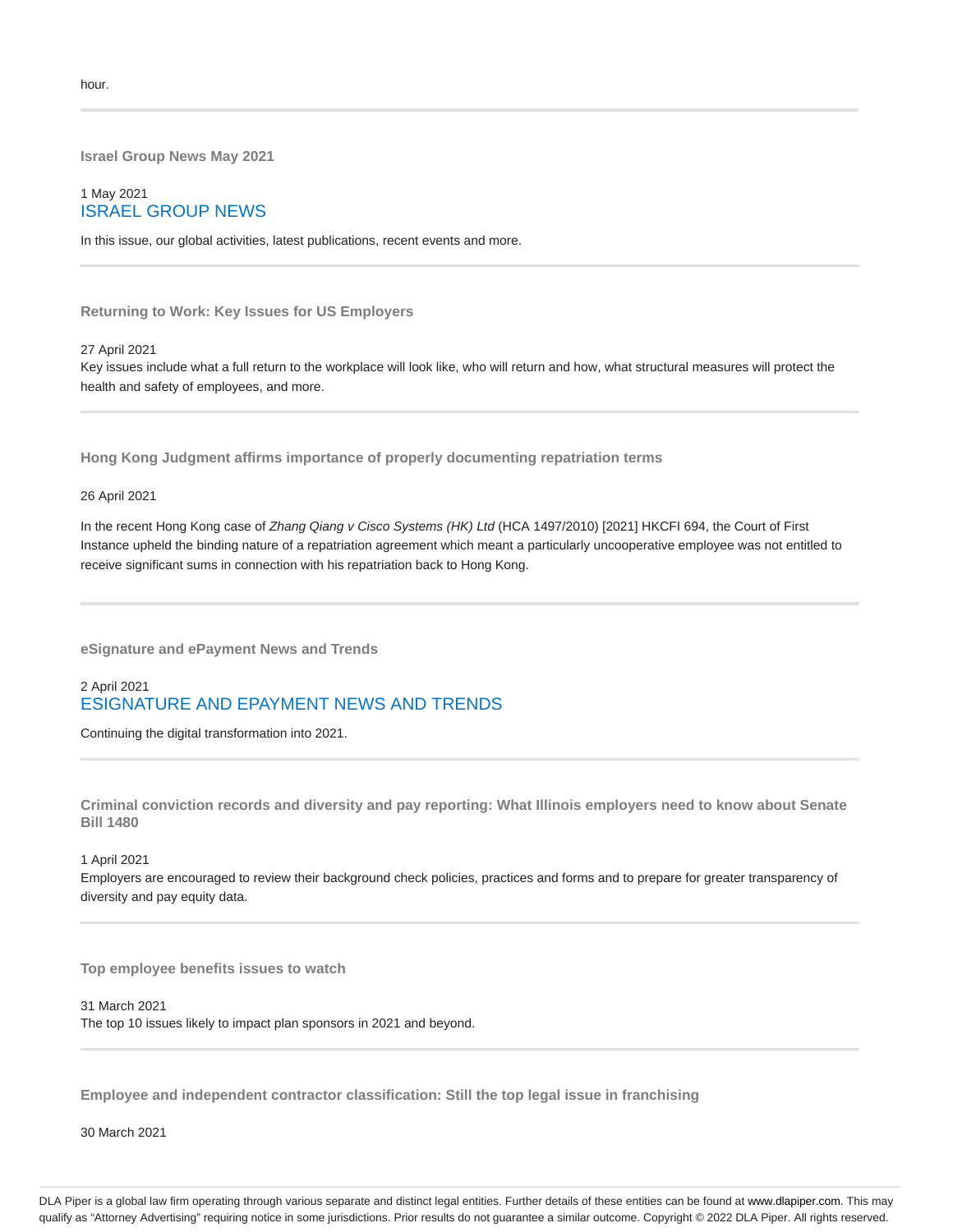**Benefit plan provisions in the American Rescue Plan**

16 March 2021 The practical impact on employers and participants.

**Be Aware UK: COVID-19: Furlough extended to 30 September 2021**

3 March 2021

In his March 2021 Budget, the Chancellor has announced that the Coronavirus Job Retention Scheme (CJRS) will be extended to 30 September 2021. This is welcome news for employers, many of whom are not yet able to reopen, and it should assist them to retain employees, pending the anticipated easing of lockdown restrictions over coming months.

**Be Aware UK: COVID-19: Government urges employers to test staff: 31 March deadline to register for free kits**

### 1 March 2021

The Spring Response Roadmap published last week says that workplace testing will be an important mitigation as business starts to reopen from 12 April 2021. It also says that the government will update the COVID- Secure guidance to provide further advice on how businesses can introduce regular testing to reduce risk, but this hasn't happened yet.

**COVID-19 Federal Benefit Access Tool**

26 February 2021 You may access this publication in English here.

**eSignature and ePayment News and Trends**

# 26 February 2021 ESIGNATURE AND EPAYMENT NEWS AND TRENDS

How legislatures and regulators endorse the movement towards digital transformation.

**Employers in Puerto Rico must comply with new breastfeeding room requirements**

# 25 February 2021

Requiring employers to provide a private, safe and hygienic space.

**Puerto Rico: Employers must establish workplace harassment protocols – guidelines are available**

# 23 February 2021 Employers in Puerto Rico have until August 2, 2021 to adopt protocols on workplace harassment.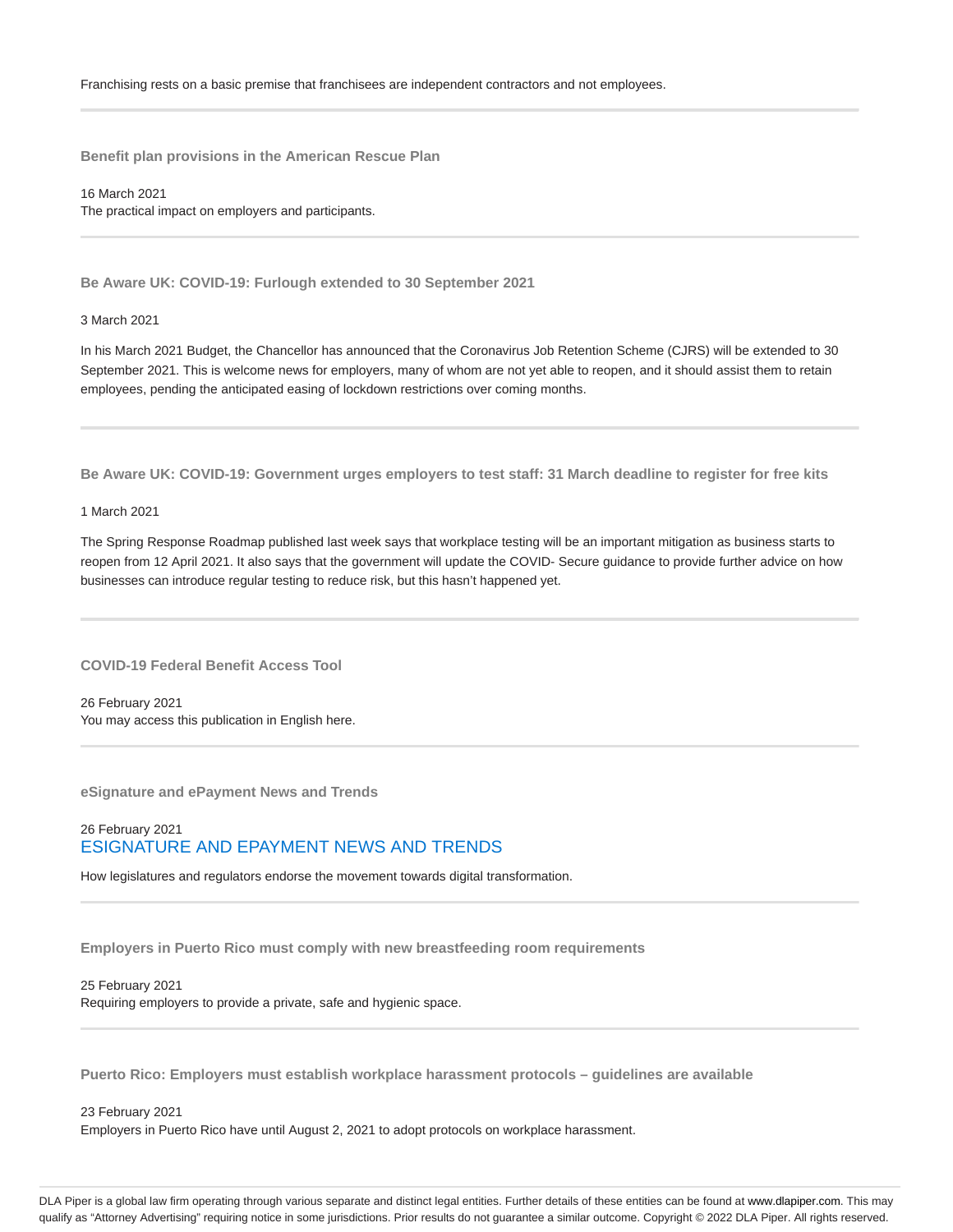**Be Aware UK: New COVID-19 'cautious and irreversible' roadmap announced**

22 February 2021

The Prime Minister has now outlined his "cautious and irreversible" roadmap out of the COVID-19 pandemic. The roadmap applies to England only.

**Be Aware UK: Are you ready for the impending changes to the IR35 regime?**

16 February 2021

With just two months to go until the changes to the IR35 regime come into force on 6 April, are you aware of what those changes will mean and do you have the necessary preparations in place?

**Be Aware UK: Stale equality training will not provide employers with a defence to discrimination claims**

9 February 2021

In the case of Allay (UK) Limited v Gehlen, the Employment Appeal Tribunal (EAT) has recently reinforced the importance of up-to-date equality training for employees.

**Year in review and 2021 preview – Top 10 trends for US employers**

2 February 2021 We identify the top 10 trends impacting US businesses as we close out 2020 and enter 2021.

**Disputes, Issue 2**

# 28 January 2021 **DISPUTES**

In this issue, we look at the split among the federal circuits over what it means to "exceed authorized access" in violation of the Computer Fraud and Abuse Act; the ways in which the federal courts apply the Supreme Court's recent limitations on equitable disgorgement; ways to mitigate liability risk in unauthorized financial transfers; considerations for employers as they develop policies regarding use of cannabis in their workforce; and the critical importance of escalation protocols in corporate whistleblower programs.

**No firing for lighting up? Cannabis in the workplace**

28 January 2021

Appropriately addressing cannabis usage in the workplace while navigating anti-discrimination protections for workers.

**OECD publishes guidance on the tax impact of cross-border working arrangements during the COVID-19 pandemic**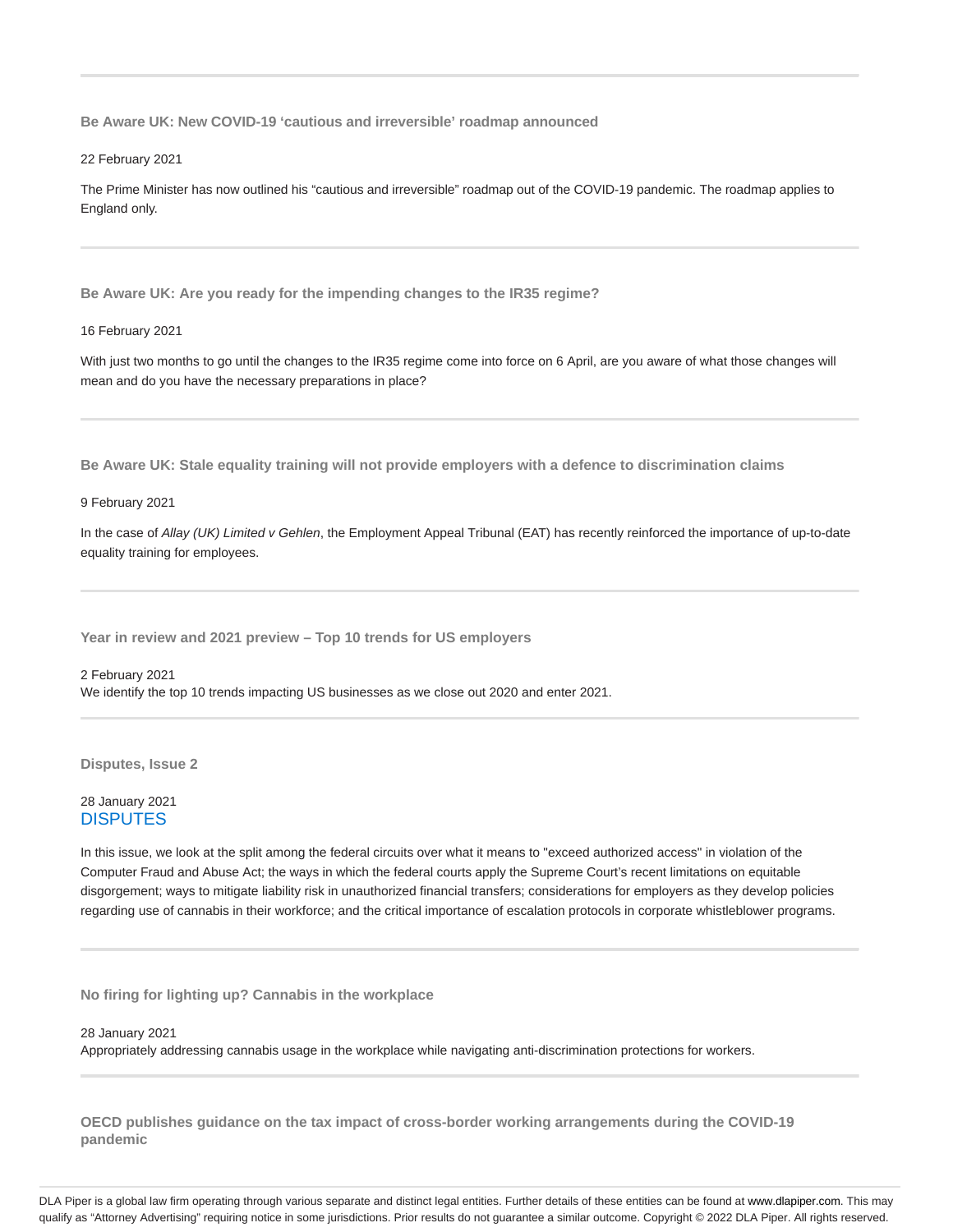**Israel Group News January 2021**

# 19 January 2021 ISRAEL GROUP NEWS

In this issue, our global activities, latest publications, recent events and more.

**Employers: 2021 deadlines approach to furnish incentive stock option and employee stock purchase plan information statements and returns**

13 January 2021 Corporations must furnish these statements on Forms 3921 and 3922 no later than February 1, 2021.

**Be Aware UK: Coronavirus: 2021 – Key information for employers as 2021 begins**

5 January 2021

This was cemented on 4 January 2021 with the announcement by the Prime Minister of a new national lockdown, to take effect on 5 January 2021 (becoming law from 6 January 2021) and expected to last until at least mid-February 2021.

**Global Employment Law Quiz 2021**

5 January 2021

**Boardroom Brexit: What the deal means for mobility**

# 31 December 2020 BOARDROOM BREXIT

From 1 January 2021, freedom of movement between the United Kingdom and European Union will end. There are, however, some provisions in the TCA regarding the temporary movement of those carrying out business-related activities between the UK and EU.

**FFCRA paid leave requirements set to expire – but employer payroll tax credit extended**

29 December 2020

Prudent employers will stay mindful of how the Family First Coronavirus Response Act's impending expiration interacts with their existing policies.

**COVID-19 Phase 4 limited legislative relief, tax extenders, and what else to expect in the near term**

### 28 December 2020

The 2020 year-end "omnibus" package contains a number of tax provisions designed to help employers deal with the impact of the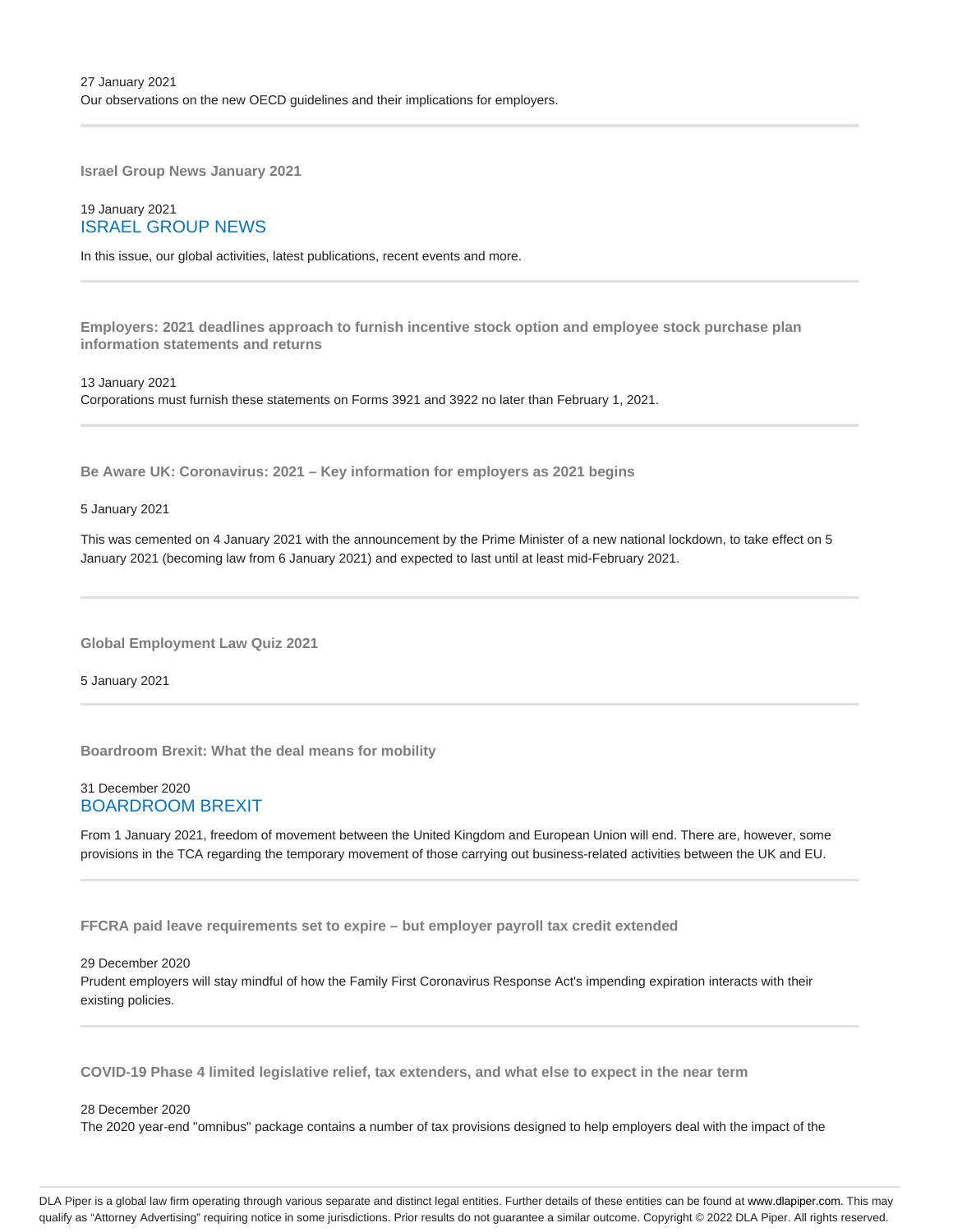pandemic on their business operations, including their workforce, largely consisting of enhancements and adjustments to CARES Act provisions.

**The EEOC breaks its silence on the COVID-19 vaccine**

#### 22 December 2020

Some of the most important questions answered by the EEOC's guidance.

**The new economic aid to hard-hit small businesses, nonprofits, and venues…what is in it for businesses?**

22 December 2020

From US\$284 billion in PPP loans to tax deductions and tax credits for sick leave; stimulus funds will help make the winter not so chilly for many businesses.

**Be Aware UK: CJRS extended to end of April 2021 with no change to employer contribution levels**

# 17 December 2020

In a surprise announcement on 17 December the Government made a further extension to the CJRS furlough scheme, extending it to the end of April 2021 and retaining the level of support at 80% of wages. The announcement comes on the same day that large parts of the country moved from Tier 2 to Tier 3 restrictions.

**New regional stay-at-home orders in California**

# 9 December 2020

Employers are strongly encouraged to evaluate their compliance with current orders as of December 9, 2020, and prepare for additional restrictions.

**Russia: New remote work law due in force on 1 January 2021, employers need to prepare now**

#### 7 December 2020

On 26 November 2020, the State Duma adopted a draft law amending the Labour Code of the Russian Federation (Labour Code) in relation to the regulation of distant (remote) working (Draft Law). The law is due to come into force on 1 January 2021.

**Be Aware UK: Government consultation on non-compete covenants and exclusivity provisions**

### 4 December 2020

The Government has today published two consultation papers looking at reforming the use by employers of exclusivity provisions and non-compete clauses in employment contracts.

**eSignature and ePayment News and Trends**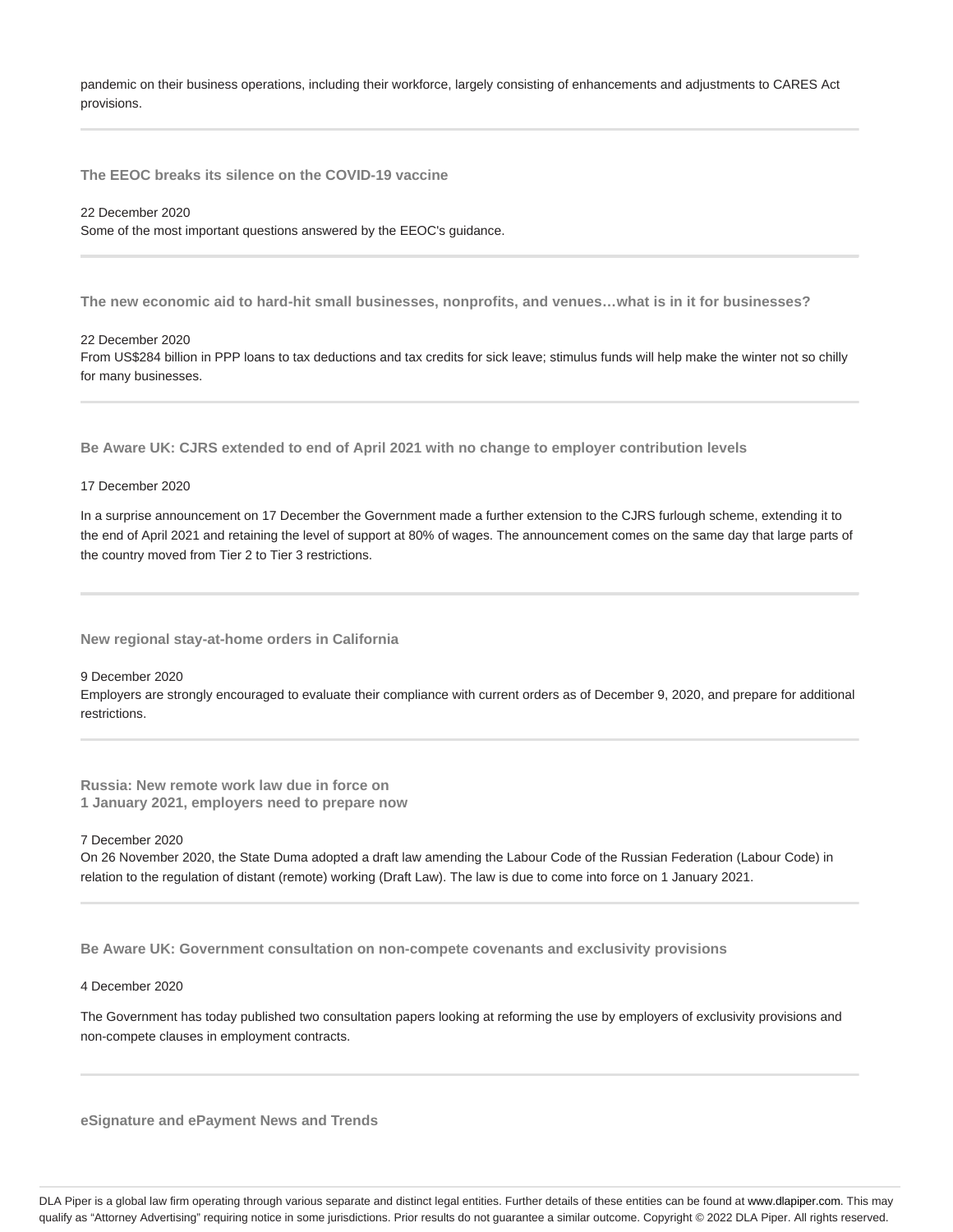# 3 December 2020 ESIGNATURE AND EPAYMENT NEWS AND TRENDS

CFPB finalizes debt collection rules, addressing use of electronic communications; court finds no private right of action under ESIGN; plus latest legal, regulatory and case law developments.

**California adopts emergency COVID-19 standards**

#### 1 December 2020

The emergency standards affect most companies with California-based employees.

**CARES Act update: US Treasury Department issues guidance allowing buyers to claim employee retention tax credits if target company had a PPP loan**

18 November 2020 The guidance removes some of the potential loss of the ERC in merger transactions involving entities that received PPP loans.

**eSignature and ePayment News and Trends**

# 2 November 2020 ESIGNATURE AND EPAYMENT NEWS AND TRENDS

Electronic signature hygiene – does your electronic signature process allow you to enforce a disputed signature? Plus latest legal, regulatory and case law developments.

**Lexology Getting The Deal Through - Market Intelligence**

30 October 2020 DLA Piper's Employment team, in partnership with Lexology, launched guides that discuss the current employment landscape for New York and California.

**IRS announces 2021 dollar limit increases on benefits and contributions in qualified retirement plans**

28 October 2020 Action items for employers.

# **Americas Arbitration Roundup**

26 October 2020

In this first edition of Americas Arbitration Roundup, our thought leaders across the region provide updates on recent key developments in international arbitration in the Americas.

**Puerto Rico: Legal and practical aspects of international arbitration**

26 October 2020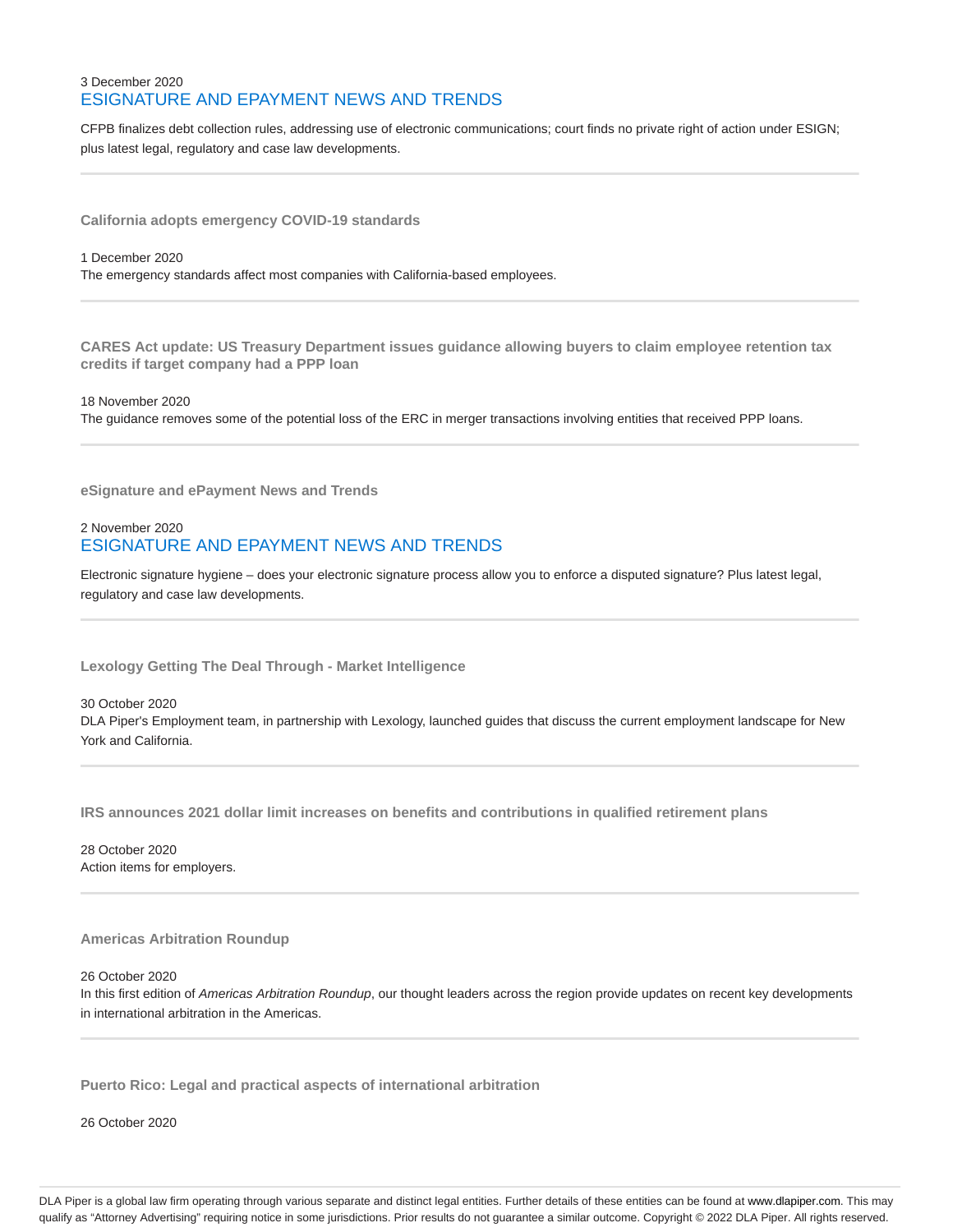**USMCA investor-state dispute settlement provisions: Key differences for Mexico**

26 October 2020 For ISDS claims, only after the local litigation requirement is fulfilled or 30 months have elapsed may certain substantive claims be brought against a state.

**COVID-19 British Columbia Benefit Access Tool**

# 21 October 2020 CANADIAN EMPLOYMENT LAW UPDATES - COVID-19

The B.C. Government has been announcing a series of measures to aid businesses and workers during this unprecedented time.

**Revised Occupational Health and Safety Direction in respect of COVID-19**

#### 19 October 2020

On 1 October 2020 the Minister of Employment and Labour published a new consolidated COVID-19 Direction on Occupational Health and Safety in the Workplace (Directive) which replaces the Directive that was published on 4 June 2020.

**China Enforces Tax Collection on Employees Working for Chinese-invested Enterprises Overseas**

### 16 October 2020

With the recent IIT reform in 2019, and the introduction of a number of implementation rules (particularly the tax policy on overseas income), it appears the China tax authorities are taking a harder stance on how overseas income derived by China tax residents will be taxed in China, starting with Chinese expatriates working for Chinese state-owned enterprises.

**Expanded NYC Earned Safe and Sick Leave Law imposes additional obligations on employers**

### 8 October 2020

New York City's amended Earned Safe and Sick Leave mirrors new, more generous statewide requirements.

**Mental Health Matters: Managing Workplace Wellbeing across the Globe**

# 8 October 2020

Our latest Mental Health Matters report looks at the international picture with country by country information to help clients identify the particular local obligations for the mental health and wellbeing of their staff that might apply to them.

**California legislation and recent stockholder derivative suits push for more board diversity**

### 7 October 2020

California's latest diversity law follows a new wave of shareholder derivative actions attacking the lack of racial diversity in corporate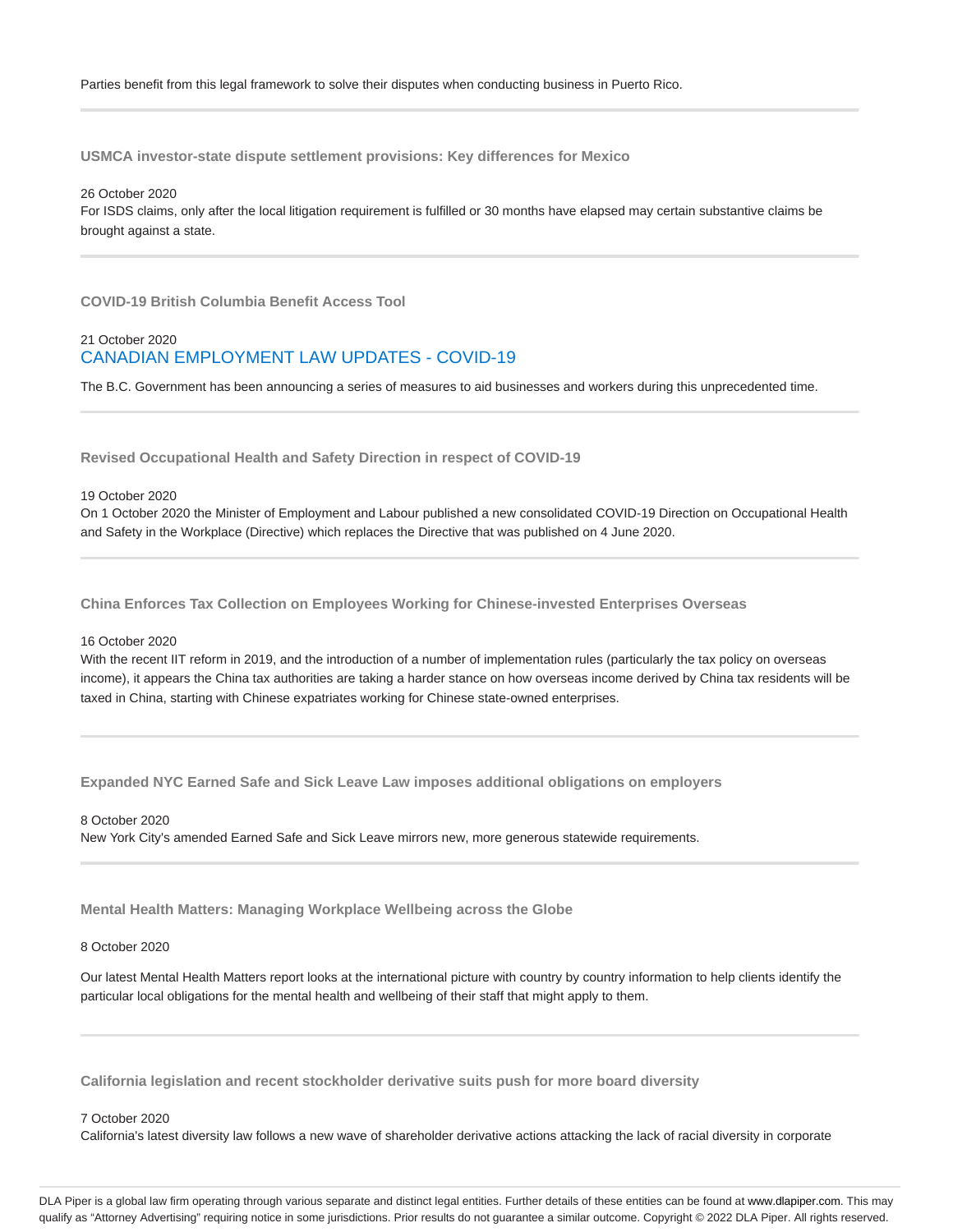**Israel Group News October 2020**

7 October 2020 ISRAEL GROUP NEWS

In this issue, our global activities, latest publications, recent events and more.

**New Executive Order "Combating Race and Sex Stereotyping" – what federal contractors need to know**

#### 7 October 2020

The EO prohibits federal contractors, subcontractors and certain grant recipients from using "any workplace training that inculcates in its employees any form of race or sex stereotyping or any form of race or sex scapegoating."

**Mass layoffs and collective redundancies guide**

#### 6 October 2020

As COVID-19 continues to impact the global economy in unprecedented ways, companies that have had to scale back or shut down operations are bracing for what the next few months will bring, and what this means for their workforces. In this guide, we examine key considerations for employers looking to make permanent reductions in force across APAC.

**SEC votes 3-2 to amend whistleblower rules**

#### 1 October 2020

The amended rules include an updated definition of "whistleblower" and a requirement that submissions must be provided in writing.

**Department of Labor revises FFCRA regulations to address New York court's challenge**

#### 30 September 2020

The revised DOL rule resolves many of the outstanding questions raised by last month's FFRCA decision.

**Diversity and inclusion update: A landmark LGBT case and new laws on sexual harassment in China**

#### 22 September 2020

Diversity and inclusion ("D&I") are becoming increasingly important values in the management of today's multinational organisations. This article looks at a landmark case on transgender rights and recent changes on sexual harassment rules in China, which should be relevant to organisations seeking to address D&I issues in the country.

**Changes to California's AB 5 independent contractor law create new opportunities and risks**

#### 16 September 2020

These changes create additional opportunities for individuals, especially those involved in translation/interpretation and the music industry, to remain independent contractors.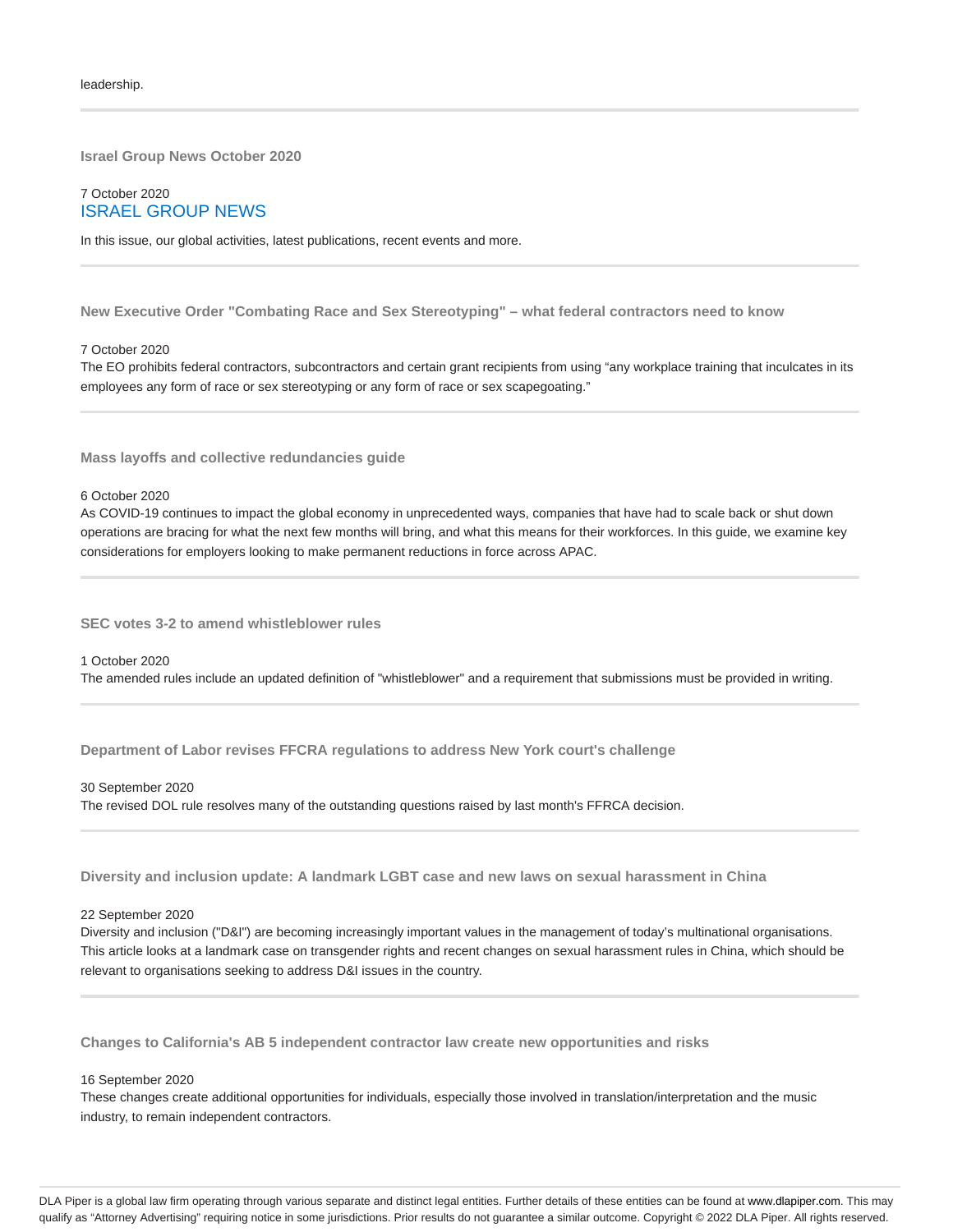**Recognizing (and combatting) unemployment insurance fraud amid COVID-19**

16 September 2020

States must be prepared to face new challenges associated with the COVID-19 pandemic, such as increased fraudulent activity amid new and emerging fraud schemes.

**Hong Kong Court of Appeal rules withholding of bonus and set-off for gross misconduct was unlawful**

10 September 2020

It is well-known that deductions made from wages due to an employee are unlawful. Are bonuses due to an employee also subject to the same restriction against deductions from wages? Does an employer have the right to set-off any sums owed to it by an employee or will this violate section 32 of the Employment Ordinance?

**Department of Labor Opinion Letter spells death knell for driver reimbursement claims under the FLSA**

9 September 2020

The Opinion Letter provides substantial latitude to employers when reimbursing employees who use their personal vehicles in connection with their jobs.

**Casual Conversations in Quarantine**

8 September 2020

Stacy Osmond joined Benny Mathew of Orion3 Chicago to tackle some of the questions people have regarding what returning to work and the future of work will look like.

**Puerto Rico expands maternity leave for adopting mothers**

1 September 2020

The legislation applies to all women working in the private and public sectors in Puerto Rico.

**Puerto Rico enacts act prohibiting workplace harassment**

28 August 2020

The law creates a new course of action for employees and imposes additional responsibilities on employers. It is effective immediately.

**Singapore: Tightening of work pass requirements**

# 28 August 2020

The COVID-19 pandemic has severely affected business and employees all over the globe, including Singapore. Due to the generally weak job market and the unpredictable growth outlook, the Ministry of Manpower announced certain measures in a statement released on 27 August 2020 as summarized in this article.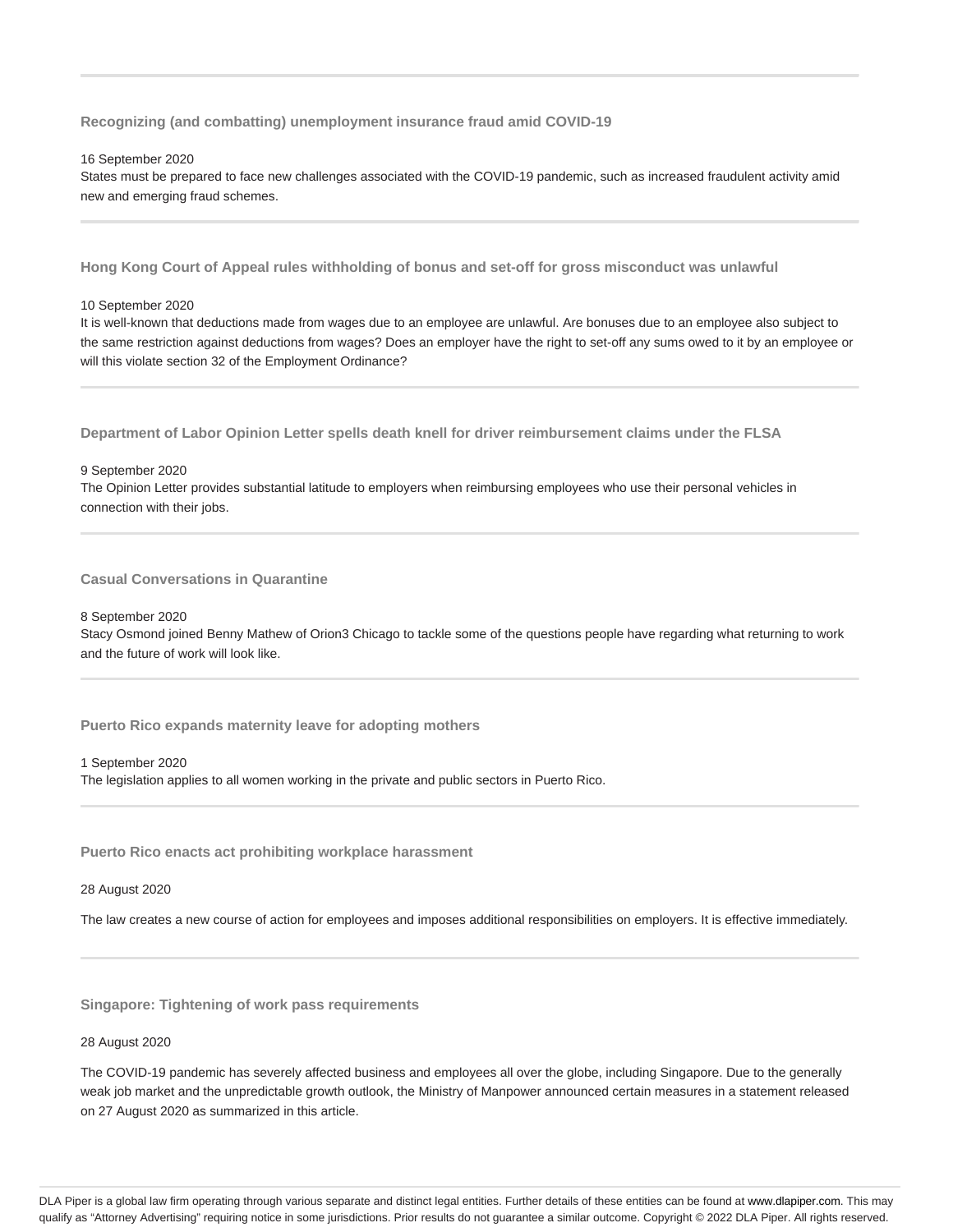**Puerto Rico tightens restrictions and sanctions for businesses to control continued spread of COVID-19**

26 August 2020

The Executive Order aims to significantly tighten restrictions to control the continued spread of COVID-19.

**Details of the second tranche of Hong Kong's Employment Support Scheme released**

24 August 2020

On 18 August 2020 the Hong Kong government announced details surrounding the second tranche of the Employment Support Scheme. While the majority of the rules surrounding the second tranche remain largely the same as the first tranche, there are new penalties for employers who have fallen foul of a number of nebulous terms.

**The US-Mexico-Canada Agreement: A summary of changes in Mexico's laws**

6 August 2020 Mexico makes sweeping changes to an array of laws.

**NLRB overturns restrictions on employee discipline for profane or abusive outbursts**

31 July 2020 Another reflection of a labor law landscape undergoing dramatic change.

**DLA Piper Employee Remuneration and Incentives Guide To Share Incentives**

### 30 July 2020

Our Guide to Share Incentives provides a user-friendly and practical overview of the implementation and operation of the share incentive arrangements that are available to companies and is divided into ten sections

**Valuing franchise companies for the purpose of sale in times of uncertainty: Use of earn-out provisions**

# 29 July 2020 **FRANCAST**

To consummate a sale of a company in the COVID-19 era requires creative thinking, and one approach worth considering in this context is the earn-out.

**Minors in pro esports bring 3 critical legal considerations**

# 28 July 2020

What legal issues arise when the stars are children?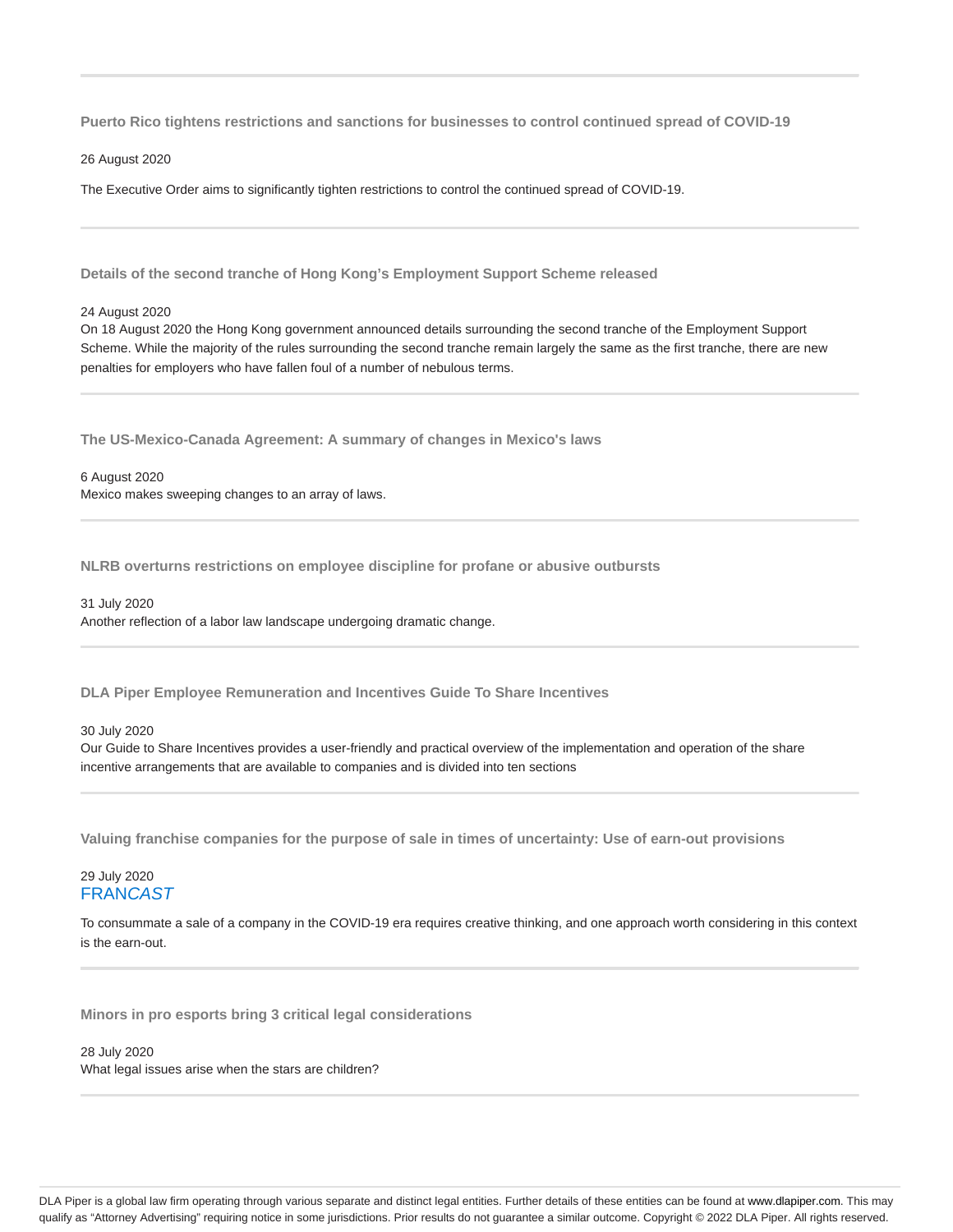# **Returning to work: OSHA issues guidance**

### 21 July 2020

The latest guidance includes FAQ responses which clarify OSHA's position on a number of important COVID-19 issues.

**Puerto Rico extends period for individuals to receive qualified retirement and individual retirement plan distributions for disaster relief**

9 July 2020 Key information and updates.

**Israel Group News July 2020**

# 8 July 2020 ISRAEL GROUP NEWS

In this issue, our global activities, latest publications, recent events and more.

**California mandates female board directors for publicly held companies**

### 1 OCT 2018

California becomes the first state in the US to mandate gender diversity in the corporate boardroom, but the law may face legal challenges.

**Suffering the ABCs of independent contractors**

11 MAY 2018

The court adopted the "ABC" test to determine where a worker fits under "the exceptionally broad suffer or permit to work" standard.

**Avoid misclassification quagmires by understanding differences between contractors and employees**

# 23 APR 2018

Classification missteps can translate to significant legal and economic risk for businesses, and workers who are not properly classified also face negative consequences.

**Top franchise cases of 2016**

### 30 MAR 2017

Joint employer and employee misclassification claims remained hot in franchising throughout 2016.

**Top franchise decisions: two standouts from 2015**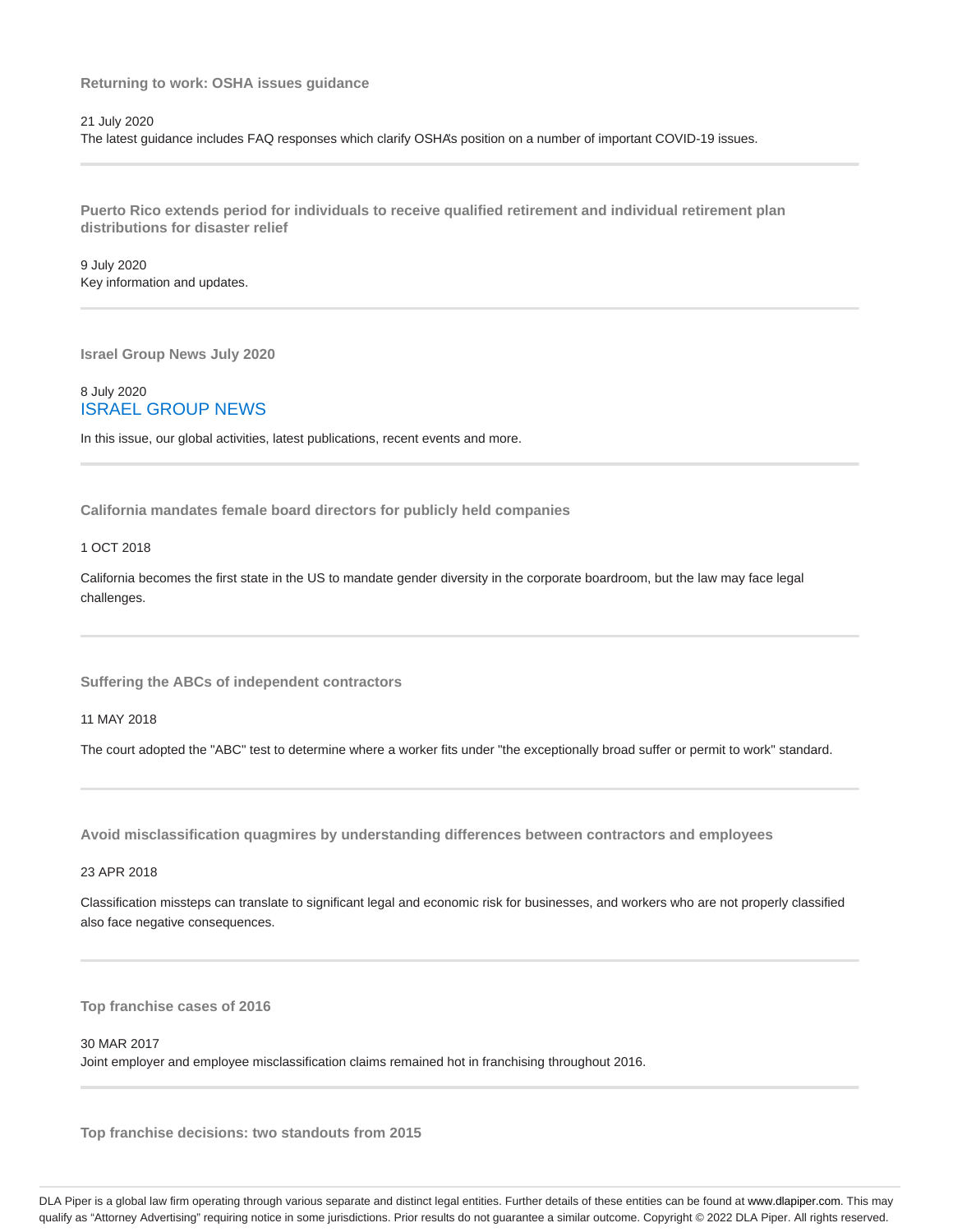## 29 MAR 2016

What is a joint employer? Two significant cases.

**Top franchise matters of 2014**

24 MAR 2015 Summarizing three of the year's most significant matters

**NLRB starts holidays early, demands employers gift their email systems to employees and unions**

15 DEC 2014 A decision greatly expanding the rights of employees in the use of employer-provided communications

**United States Supreme Court reaffirms use of class action waivers in arbitration agreements: next stop − employment contracts**

### 18 DEC 2015

The most recent in a line of Supreme Court decisions affirming the validity of class action waivers in arbitration agreements

**Employers beware: New York City's new "ban-the-box" law takes effect this October**

#### 16 SEP 2015

The FCA joins the existing body of New York law regulating and restricting the use of criminal background checks.

**Guidance clarifies NYC employers' obligations under credit check law**

#### 11 SEP 2015

The guidance, already in effect, provides important insight for employers on how the new law will be enforced

**New York City employers now restricted from using employee or applicant credit history in making employment decisions**

#### 7 MAY 2015

The law makes it an unlawful discriminatory practice for an employer to use or request an employee's or applicant's consumer credit history

**New Jersey high court decision will reshape employer liability in sexual harassment cases**

#### 13 FEB 2015

A significant sexual harassment decision that offers something positive for both employers and employees

**Law à la Mode: Falling foul of China's trademark system; Retailers need to prepare for the new EU Data Protection**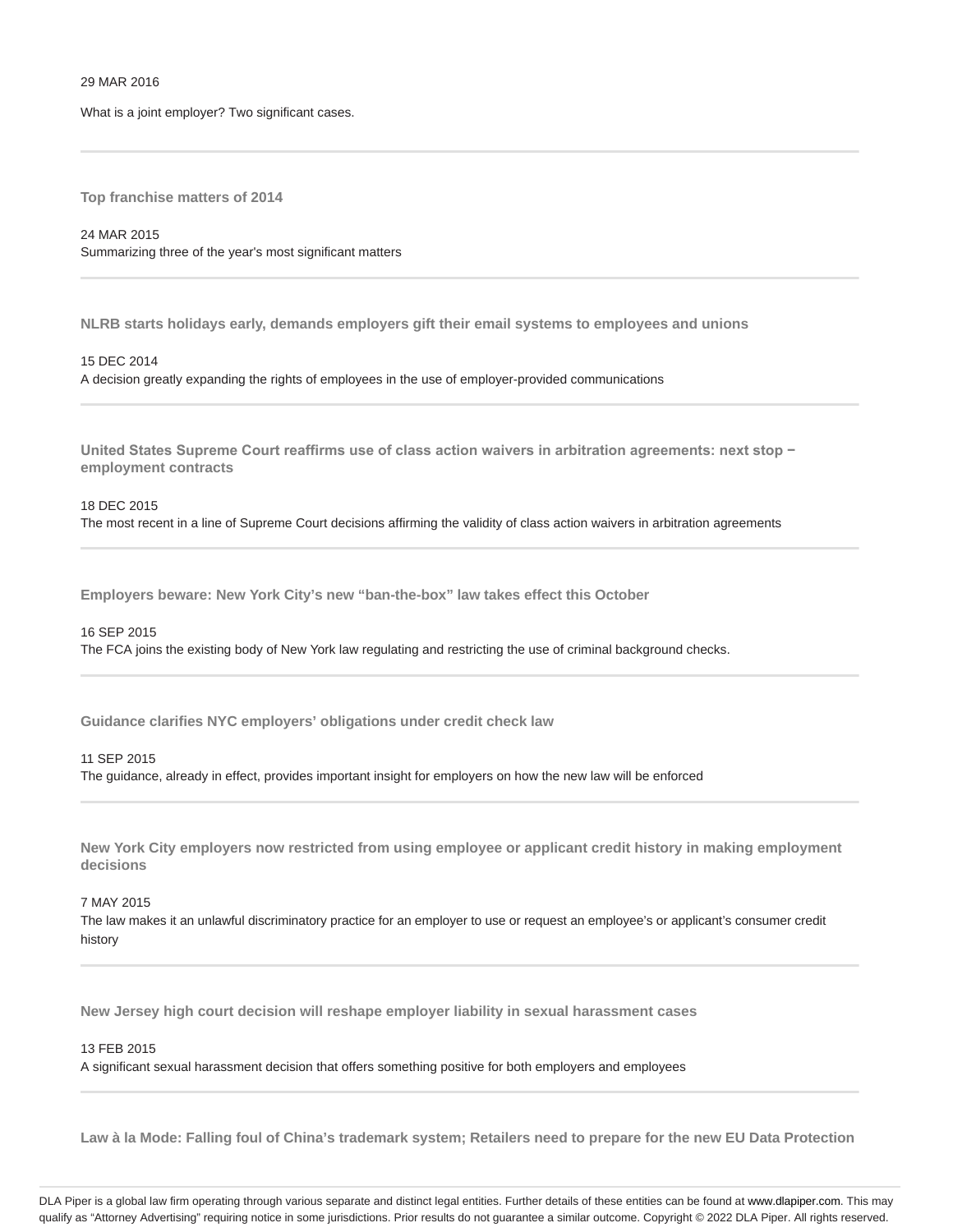**Regulation; and New developments in the framework of the copyright protection of handbags**

# 2 FEB 2015 LAW À LA MODE

A quarterly e-magazine from our Fashion, Retail and Design Group with the latest industry news, comment and legal updates. This edition has been edited by our Italian colleagues.

**Law à la Mode - Edition 14**

# 24 OCT 2014 LAW À LA MODE

A quarterly e-magazine from our Fashion, Retail & Design Group with the latest industry news, comment and legal updates, with a particular focus on technology in this edition.

**Law à la Mode**

# 13 MAY 2014 LAW À LA MODE

A quarterly e-magazine from our Fashion, Retail & Design Group with the latest industry news, comment and legal updates, with a particular focus on technology in this edition.

**Law à la Mode Edition 12 - Winter 2013/14**

# 13 JAN 2014 LAW À LA MODE

The Middle East editorial team is delighted to bring you the Winter edition of Law à la Mode, the quarterly legal magazine from our global Fashion, Retail, and design group.

**Dodd-Frank affects private companies too: practice points to note**

3 DEC 2013 For private companies reviewing their governance structures in a post Dodd-Frank world, a capsule of the Act's relevant provisions

**Law à la Mode**

# 14 OCT 2013 LAW À LA MODE

An e-magazine from our Fashion, Retail & Design Group with the latest industry news, comment and legal updates.

**Law á la Mode**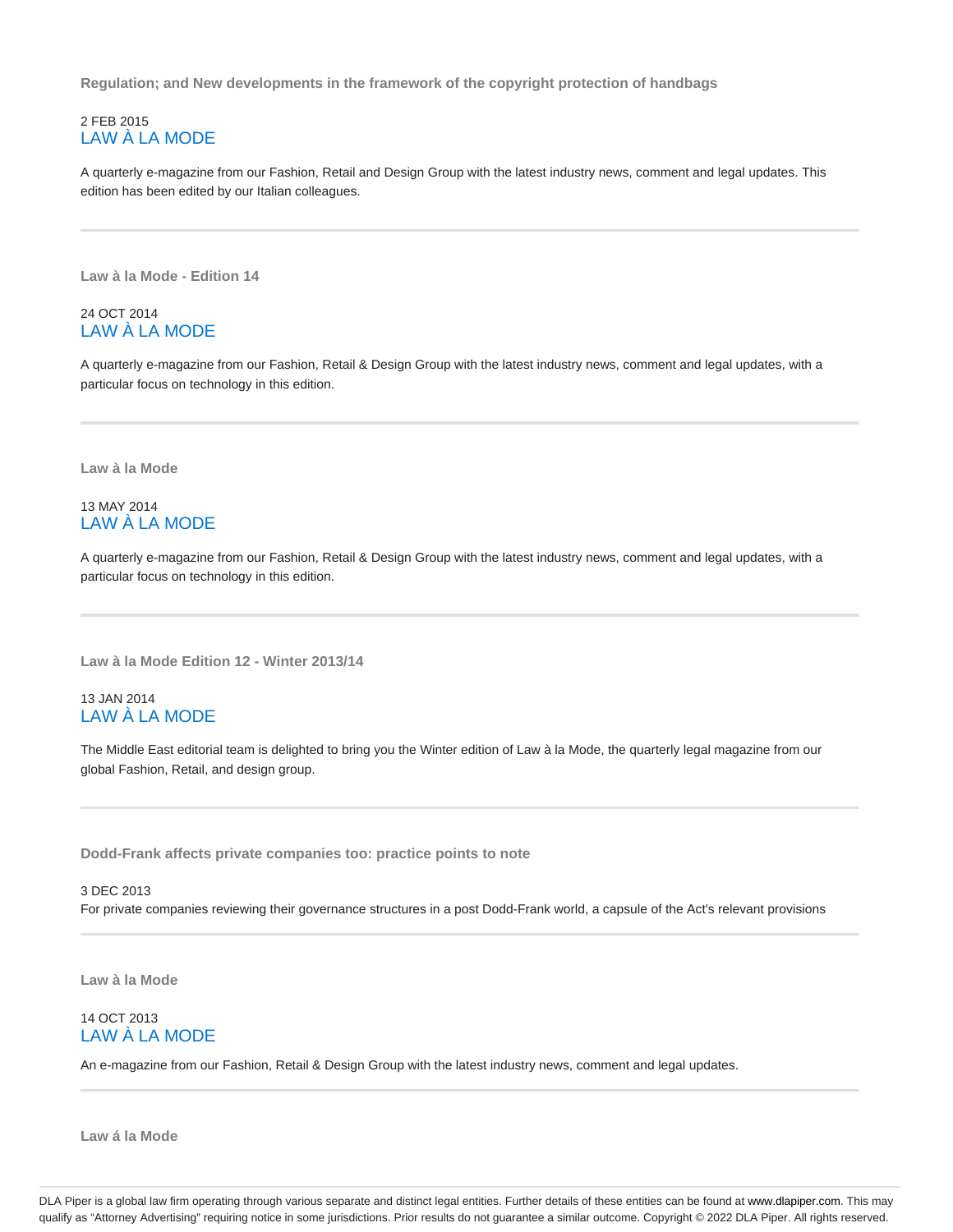# 31 JUL 2013 LAW À LA MODE

An e-magazine from our Fashion, Retail & Design Group with the latest industry news, comment and legal updates.

**Guide to redundancies and reductions in force in Asia Pacific**

### 9 JUL 2013

The recent tough economic climate has seen high-profile companies around the world forced to take action and reduce their workforce in an effort to remain competitive.

**Growing whistleblower activity calls for close employer attention to retaliation issues**

# 7 MAY 2013

Careful consideration must precede adverse action against purported whistleblowers

**Supply chain planning in the post-BEPS era: five questions for MNEs**

# 22 JUL 2015

After BEPS actions are incorporated into OECD documents and local legislation, tax planning opportunities will still exist, but realizing the benefits of tax planning will require a greater emphasis on economic substance. One often-overlooked area of opportunity is tax-efficient supply chain planning.

# **Events**

# Previous

**Employment law trends in the Media, Sport and Entertainment sector**

May 26, 2022 | 12:00 - 1:00 pm EST Webinar

**European Dinner**

10 May 2022 Webinar

**The Department of Labors New Regulations Bring Back a Strict and Confusing Regulatory Regime**

22 Mar 2022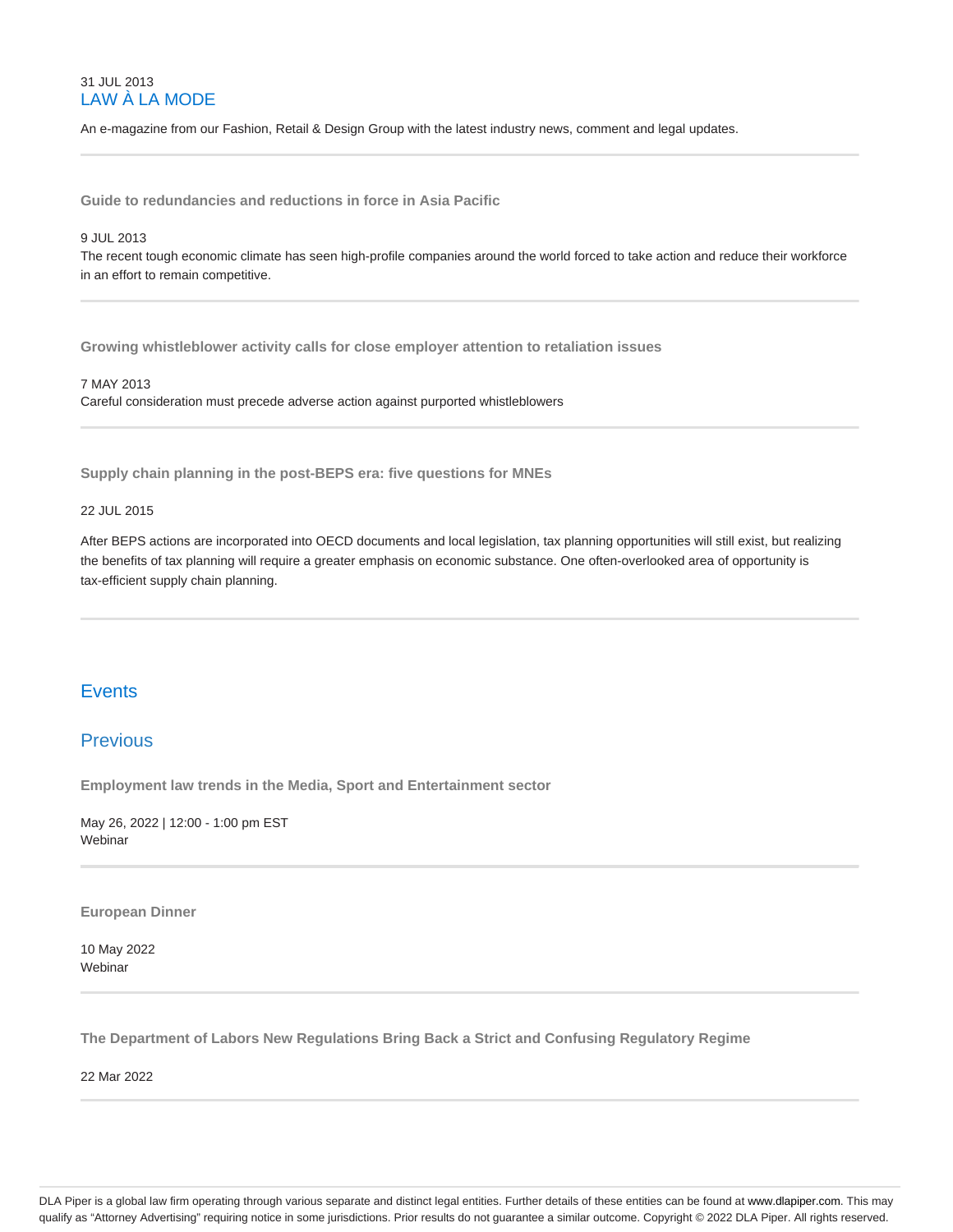**LatAm employment challenges in 2022**

March 22, 2022 | 10:00 - 11:00 am ET Webinar

**Whistleblowing laws of Europe**

14 March 2022 Webinar

**Crisis in Ukraine – a virtual roundtable discussion**

17 February 2022 **Webinar** 

**Looking ahead: global changes and employment challenges**

8 February 2022 | 3:00 - 5:00 pm **Webinar** 

**Global Employment Webinar: 2021 Review and 2022 Preview**

18 January 2022 | 8 AM - 9:30 AM PST | 11 AM - 12:30 PM EST | 12 AM - 1:30 AM HKT **Webinar** 

**Diversity and inclusion in the legal workplace: A discussion with Kenji Yoshino**

7 December 2021 | 4:00 - 5:15 EST Webinar

**The Impact of the EU Whistleblowing Protection Directive on Global Employers**

17 November 2021 Webinar

**How to handle long term sickness absence in the Netherlands, a high risk area for employers**

16 November 2021 **Webinar** 

**OSHA's new vaccination and testing ETS: Key requirements and action steps for employers**

12 November 2021 | 12:00 - 1:00 EST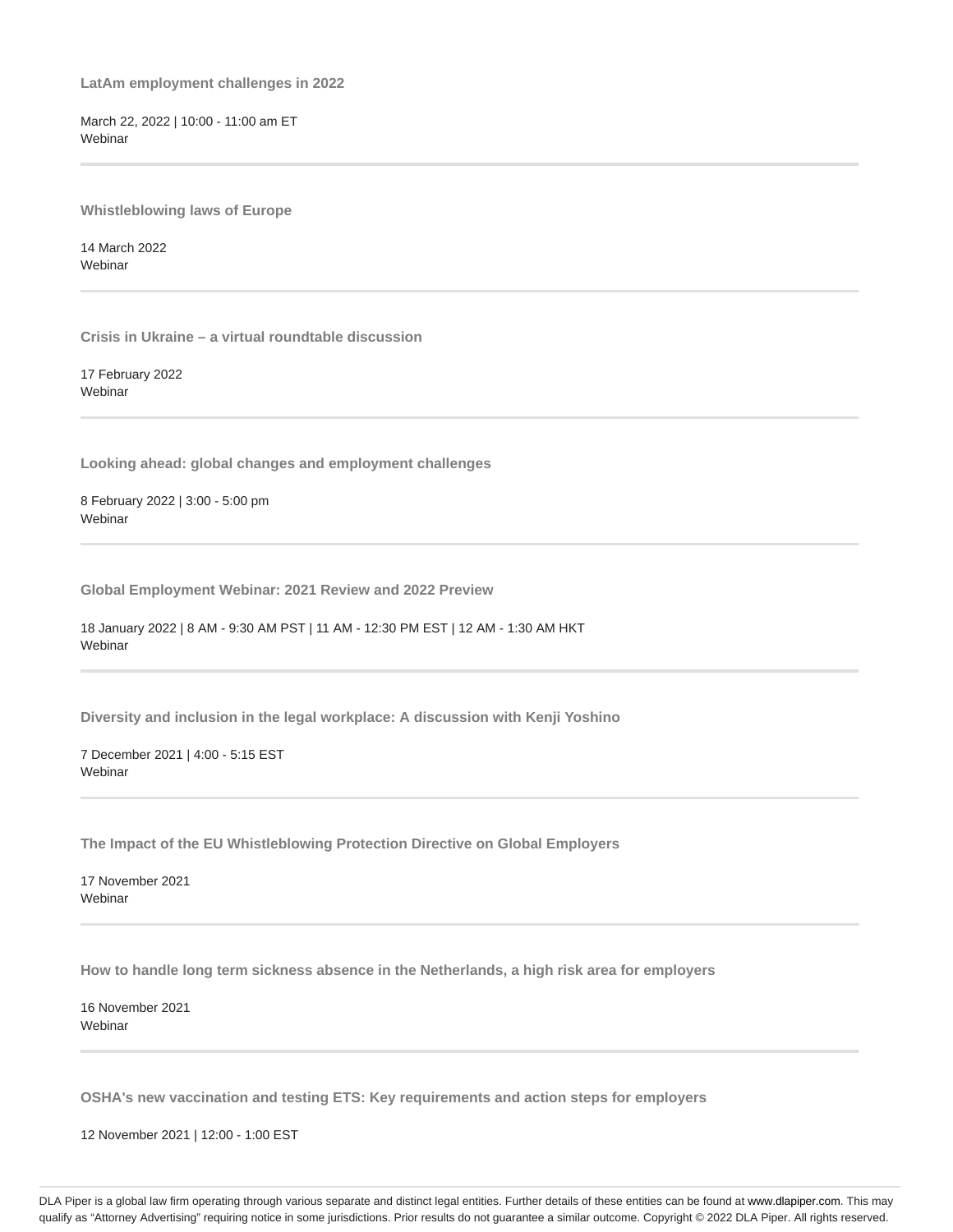**Hybrid and remote work in LatAm jurisdictions: Addressing the challenges**

28 October 2021 | 1:00 - 2:00 EST **Webinar** 

**Annual California employment law briefing**

27 October 2021 Annual California employment law briefing Webinar

**Annual California employment law briefing**

20 October 2021 Annual California employment law briefing **Webinar** 

**US employment law update**

12 October 2021 | 1:00 – 2:00 ET **Webinar** 

**Annual California employment law briefing**

6 October 2021 Annual California employment law briefing **Webinar** 

**Embracing Digital Evolution**

15 September 2021 Webinar

**Employment issues facing executives arising out of government investigations**

13 September 2021 | 12:00 - 1:45 ET Webinar

**Tips for California employers: Three court decisions and what they mean for your wage statement compliance**

11 August 2021 | 12:00 - 1:00 PT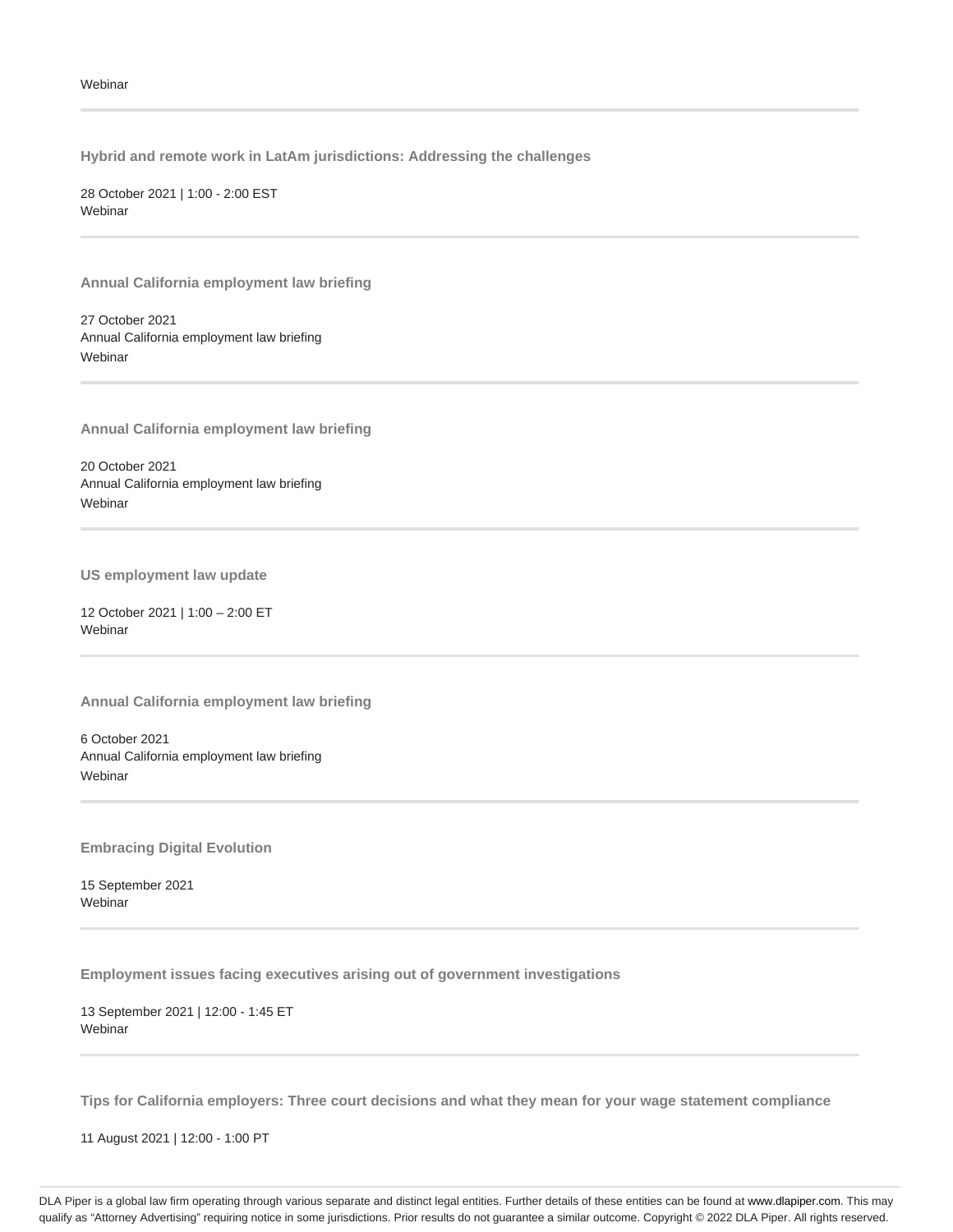### Webinar

**Returning to HQ: Data and Best Practices Addressing the Disproportionate Impact on People of Color, Women and Other Groups**

26 July 2021 | 1:00 - 2:00 ET **Webinar** 

**Global Employment Webinar on Return to Work Strategies, Vaccines and Testing**

25 May 2021 **Webinar** 

**The impact of COVID-19 on employment litigation**

20 May 2021 | 12:00 - 1:00 ET The impact of COVID-19 on employment litigation Webinar

**The impact of COVID-19 on employment litigation**

18 May 2021 | 12:00 - 1:00 ET The impact of COVID-19 on employment litigation **Webinar** 

**Returning to work: US employment webinar**

12 May 2021 **Webinar** 

**New horizons and opportunities: Strategic workforce and employment considerations**

21 April 2021 | 12:00 – 1:00 p.m. ET **Webinar** 

**Policing meal periods: The impact of Donohue v. AMN Services on California law and other high-risk wage and hour developments**

23 March 2021 | 12:00 - 1:00 PT **Webinar** 

**The changing business and legal landscape: Key considerations for companies in 2021**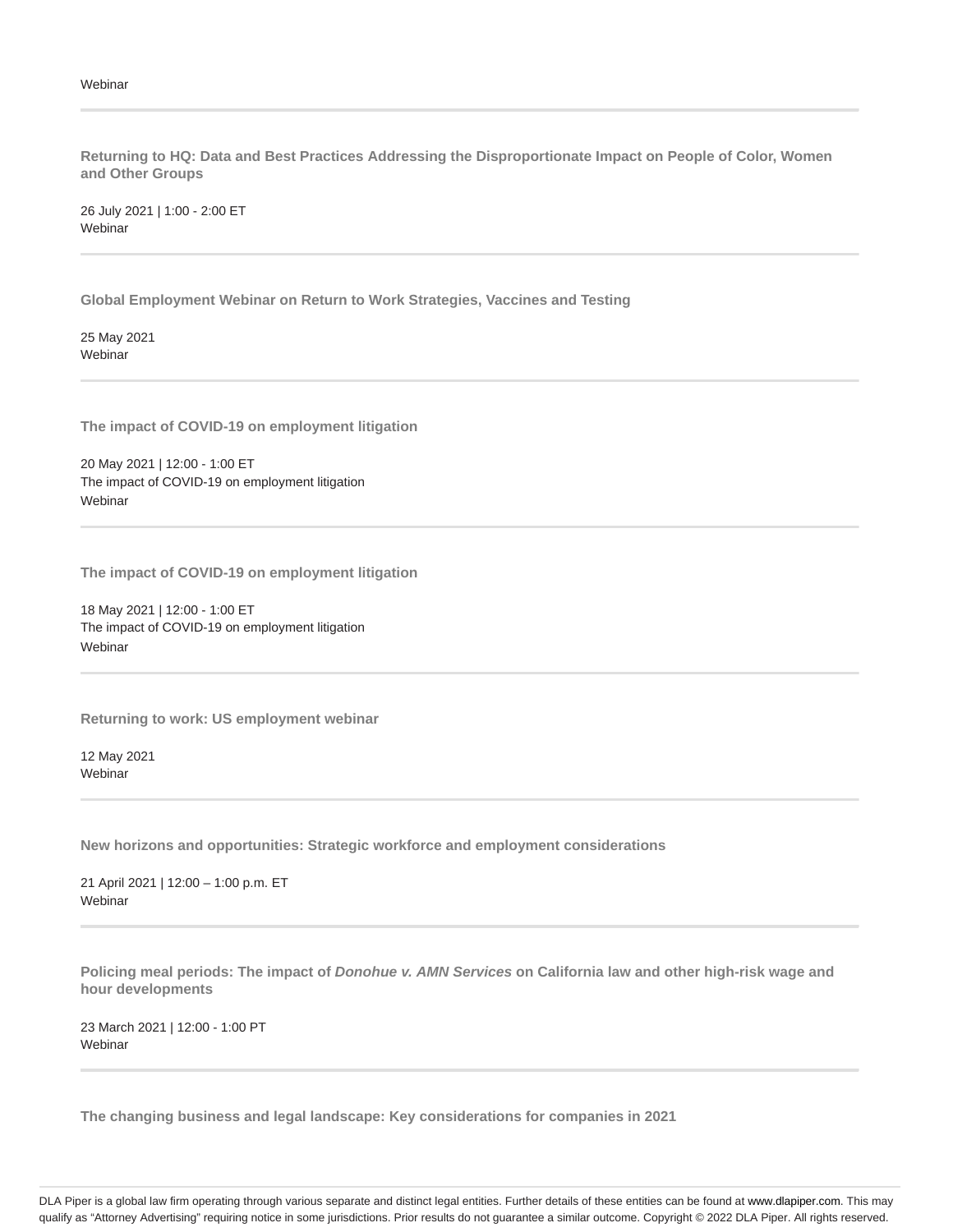5 March 2021 | 1:00 – 2:30 ET Webinar

**Building a vaccination plan: Key considerations for businesses**

18 February 2021 | 9:00 - 10:00 PT **Webinar** 

**Employment in the consumer goods, food and retail sectors in 2021 – what to expect**

16 February 2021 Webinar

**US employment webinar: 2020 review and 2021 preview**

2 February 2021 | 9:00 - 10:00 PT Webinar

**Global Employment Thought Leadership Series**

9 December 2020 | 9:00 - 10:15 PST Global Employment Thought Leadership Series **Webinar** 

**Global Employment Thought Leadership Series**

2 December 2020 | 9:00 - 10:15 PST Global Employment Thought Leadership Series Webinar

**Global Employment Thought Leadership Series**

18 November 2020 | 9:00 - 10:15 PST Global Employment Thought Leadership Series **Webinar** 

**Planning for an Uncertain World**

16 November 2020 TechLaw Event Series **Webinar** 

**Crisis management for businesses 2.0: The impact of COVID-19 6+ months in**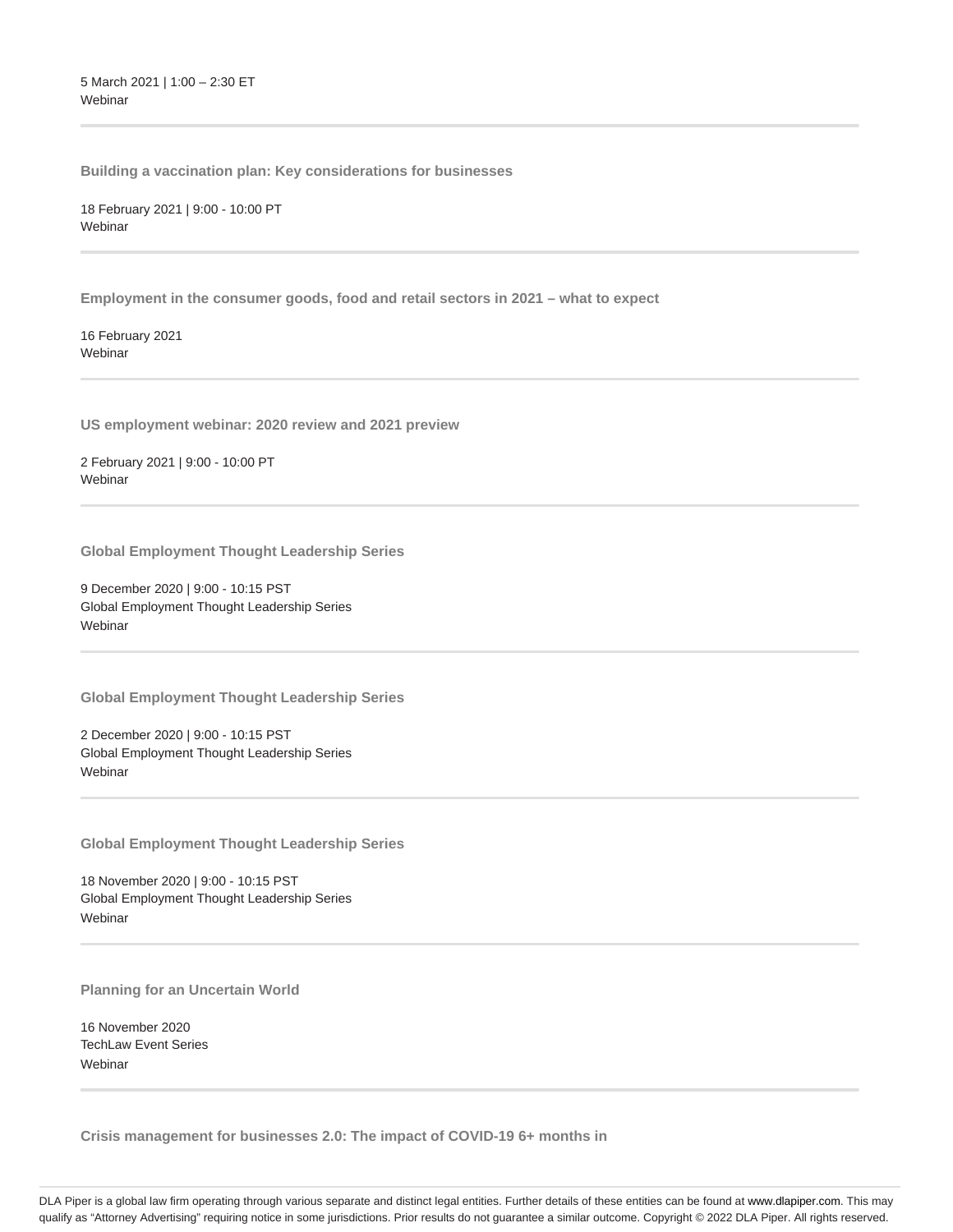**Challenging choices for businesses: Restructure, downsize or liquidate**

14 October 2020 **Webinar** 

**US: Employment law training**

7 October 2020 International employment law training

**Spain: Employment law training**

6 October 2020 International employment law training

**UAE and Saudi Arabia: Employment law training**

1 October 2020 International employment law training

**Romania: Employment law training**

30 September 2020 International employment law training

**Poland: Employment law training**

29 September 2020 International employment law training

**Poland: Employment law training**

29 September 2020 International employment law training

**Netherlands: Employment law training**

28 September 2020 International employment law training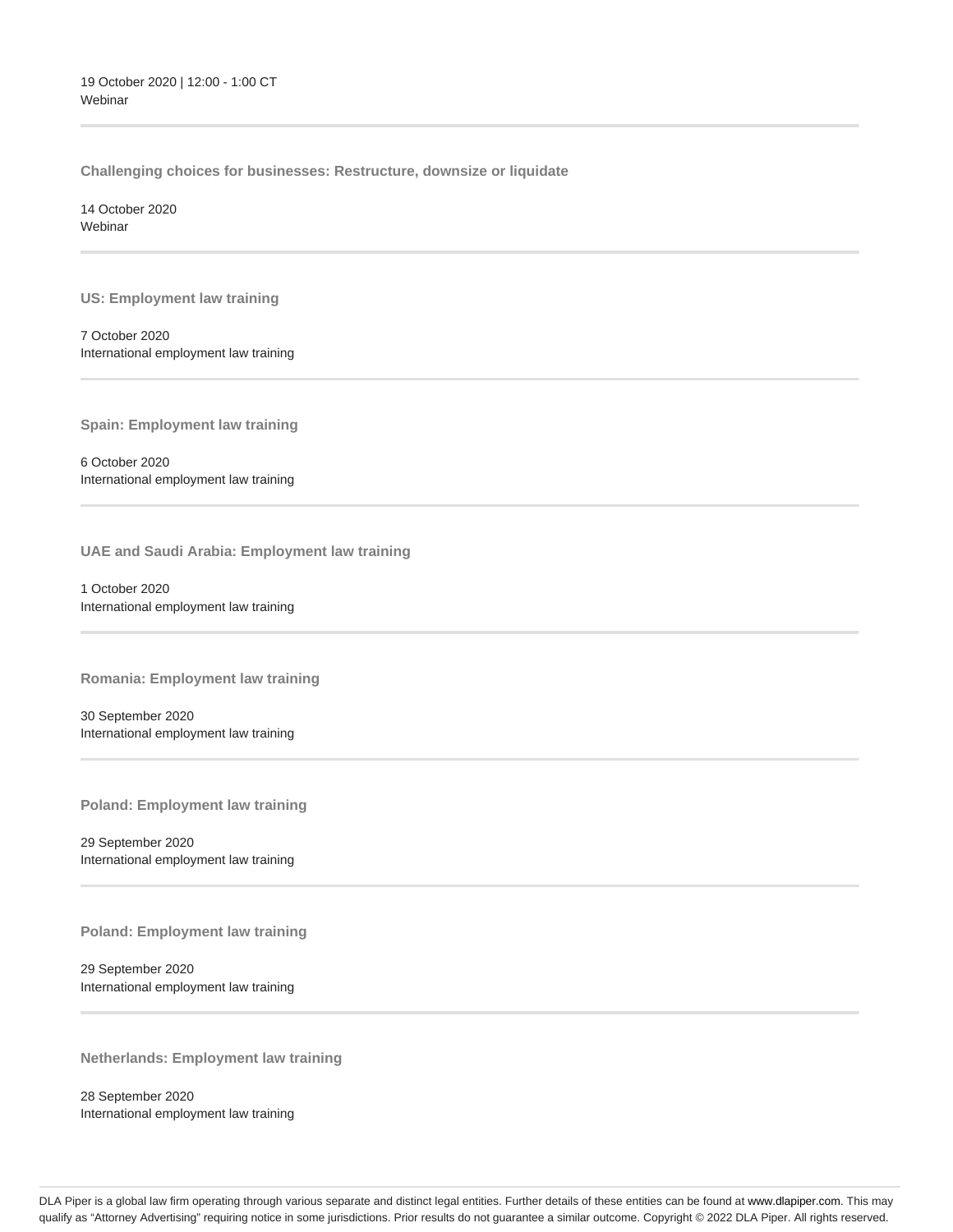**Belgium: Employment law training**

24 September 2020 International employment law training

**Belgium: Employment law training**

24 September 2020 International employment law training

**Doing Business in Europe**

24 September 2020 Webinar

**Nordics: Employment law training**

22 September 2020 International employment law training

**Doing Business Globally: Spotlight Hong Kong**

22 September 2020 Webinar

**South Africa: Employment law training**

21 September 2020 International employment law training

**APAC: Employment law training**

17 September 2020 International employment law training

**Italy: Employment law training**

16 September 2020 International employment law training

**Ireland: Employment law training**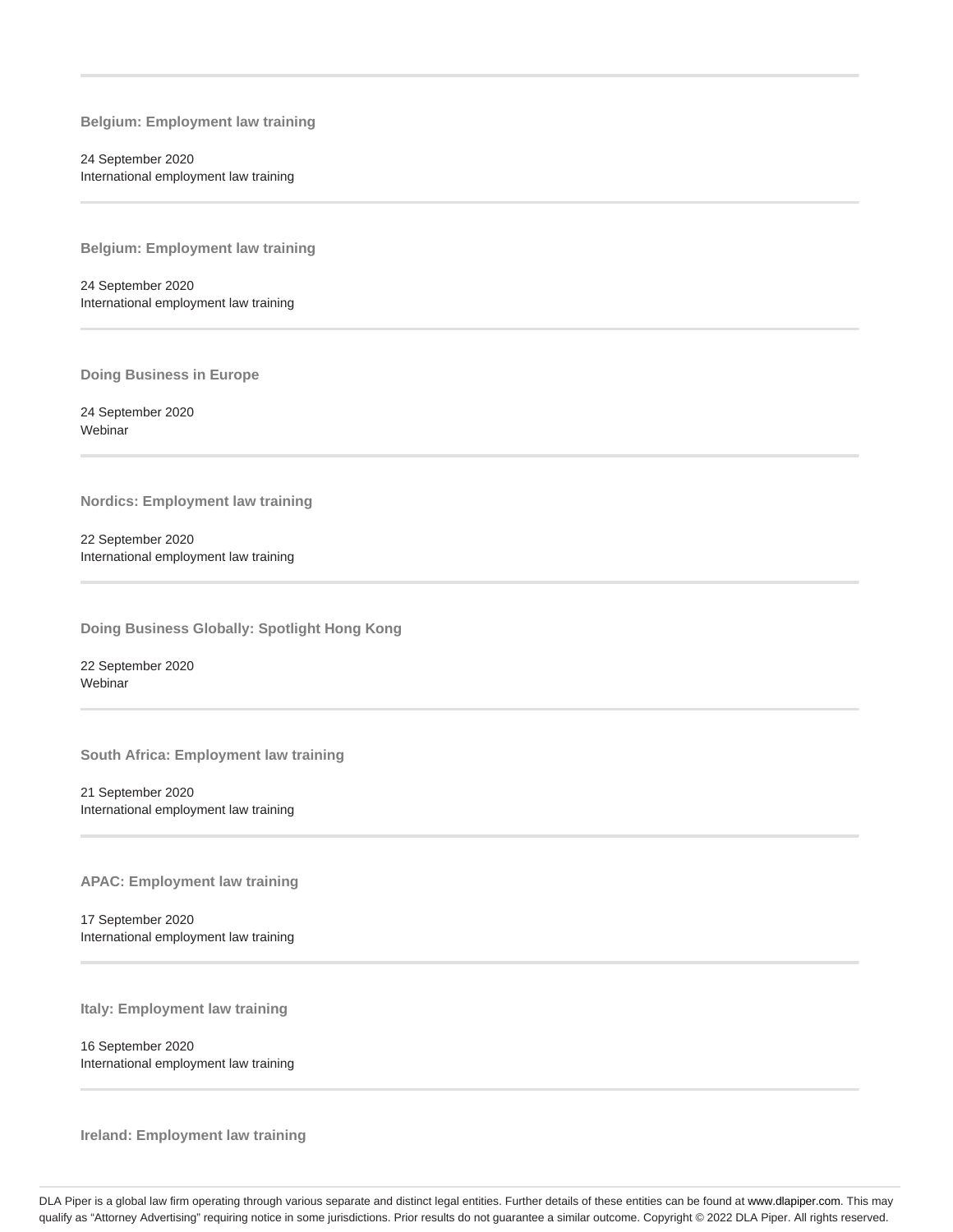**Germany: Employment law training**

14 September 2020 International employment law training

**UK: Employment law training**

9 September 2020 International employment law training

**France: Employment law training**

8 September 2020 International employment law training

**Beyond the pandemic: Managing the new global office footprint**

27 August 2020 | 12:00 - 1:00 ET Webinar

**TechLaw**

31 July 2020 TechLaw Event Series Webinar

# **NEWS**

**Kim Askew named a 2022 Women in Business award winner by the Dallas Business Journal**

5 July 2022

DLA Piper is pleased to announce that Kim J. Askew, a partner in the firm's Employment practice, was named to the Dallas Business Journals 2022 Women in Business list honoring the region's "most influential business women who go above and beyond in their business and in the community."

**DLA Piper partner Holly R. Lake named to the Daily Journal's 2022 Top Labor and Employment Lawyers list**

29 June 2022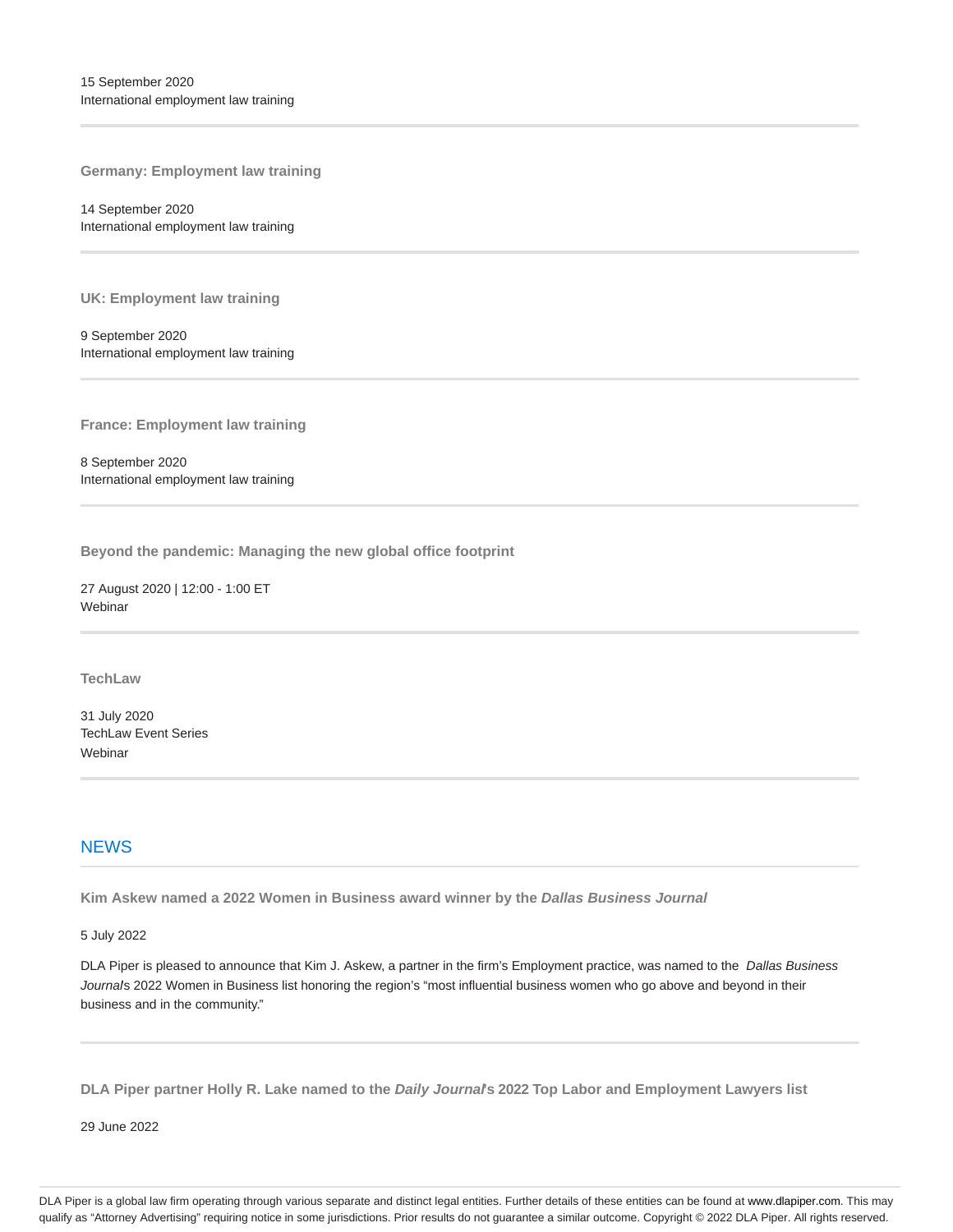DLA Piper is pleased to announce that Holly R. Lake, a partner in the firm's Employment practice, was named to the Daily Journals 2022 Top Labor and Employment Lawyers list honoring the top attorneys across the state of California who have made significant contributions in labor and employment law. This marks her second consecutive year on the prestigious list.

**DLA Piper lawyers and practices ranked in latest edition of The Legal 500**

#### 15 June 2022

DLA Piper announced today that the firm received 52 firm rankings and 273 lawyers were featured in The Legal 500 United States 2022 guide.

**DLA Piper advises Fyllo on the acquisition of Semasio**

#### 19 April 2022

DLA Piper has advised Fyllo, a compliance-first platform providing data-driven marketing and regulatory solutions for high-growth industries, on the signing of a Stock Purchase Agreement with Semasio, a pioneer in unified targeting for digital marketing.

**Keith Ranta joins DLA Piper's Employee Benefits and Executive Compensation practice in Washington, DC and Boston**

## 7 March 2022

DLA Piper announced today that Keith Ranta has joined the firm's Employee Benefits and Executive Compensation practice as a partner based in the Washington, DC and Boston offices.

**Stephen Taeusch joins DLA Piper's Employment practice in Northern California**

#### 1 March 2022

DLA Piper announced today that Stephen Taeusch has joined the firm's Employment practice as a partner in Northern California, based in the San Francisco office.

**Steve L. Hernández named to Los Angeles Business Journal's Leaders of Influence: Minority Attorneys list**

# 1 February 2022

DLA Piper is pleased to announce that Steve L. Hernández, a member of the firm's Employment practice, has been named to the Los Angeles Business Journal's Leaders of Influence: Minority Attorneys list recognizing lawyers who have been "particularly impactful on the legal scene while serving as trusted advisors in the LA region."

**Kim Askew named to Dallas Business Journal's Texas 100 list of influential business leaders**

#### 20 January 2022

DLA Piper is pleased to announce that Kim Askew, a partner in the firm's Employment practice, was named to the Dallas Business Journal's Texas 100 list of influential business leaders who are "moving the needle in North Texas and around the state," as well as its list of 25 most influential leaders in Dallas.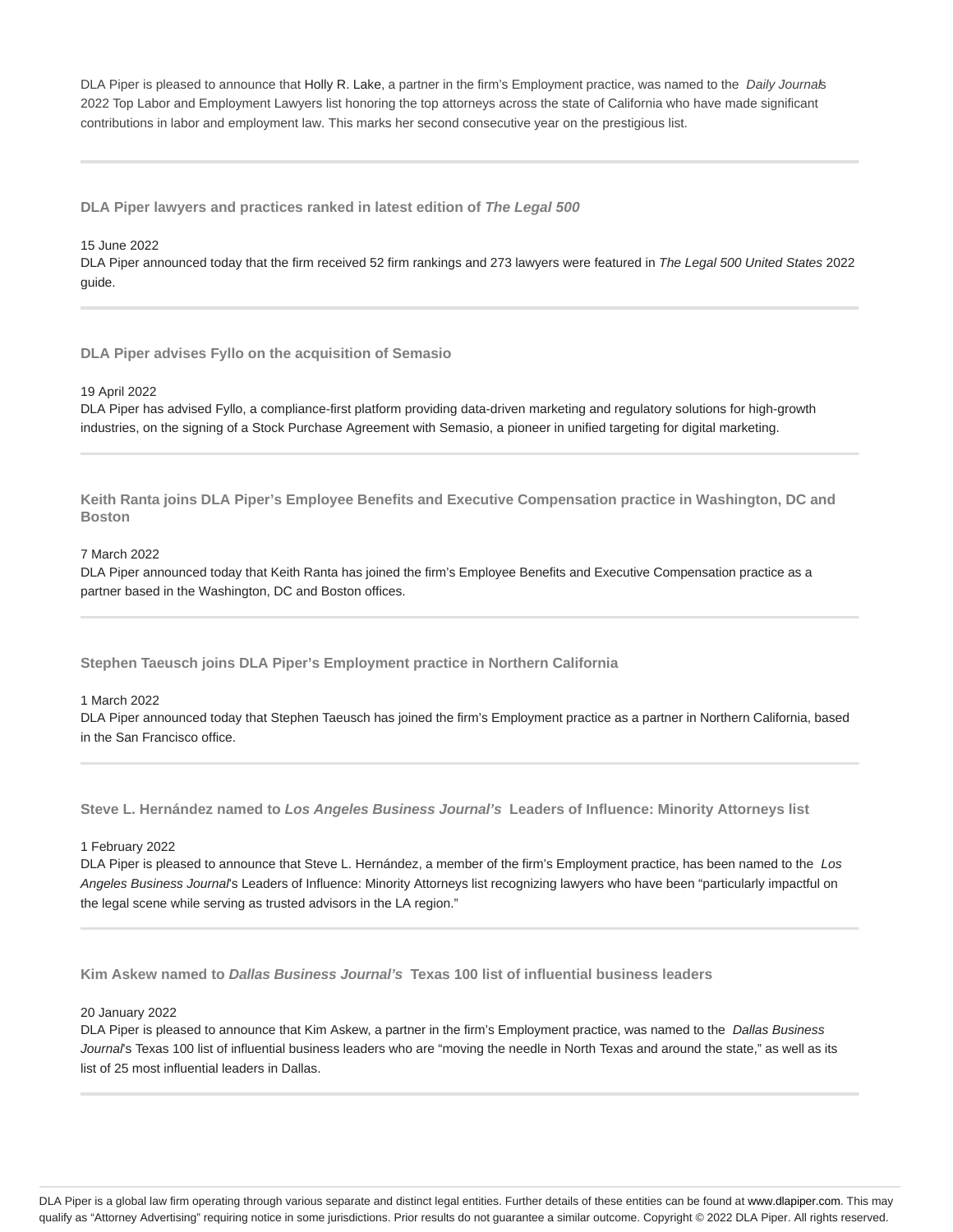**Campos Mello Advogados announces four new partners**

### 8 December 2021

DLA Piper announced today the addition of four new partners at Campos Mello Advogados (CMA), which has a cooperation agreement with DLA Piper.

**Campos Mello Advogados ranked in Chambers Brazil guides**

# 29 October 2021

DLA Piper today announced that Campos Mello Advogados (CMA), which has a cooperation agreement with DLA Piper, received multiple accolades in the Chambers Brazil: Industries, Sectors and Regions, Chambers Brazil: Contentious and Chambers Brazil: Transactional 2021 guides.

**DLA Piper lawyers, practices and sectors ranked in latest edition of The Legal 500 Latin America**

#### 25 October 2021

DLA Piper today announced that the firm received 46 individual lawyer rankings and 68 firm rankings in The Legal 500 Latin America 2022 guide.

**Daniel Fazio joins DLA Piper's Employment practice in Chicago**

#### 21 September 2021

DLA Piper announced today that Daniel Fazio has joined the firm's Employment practice as a partner in Chicago.

**DLA Piper advises Whitehelm on sale to Patrizia**

16 September 2021

Global law firm DLA Piper has advised Whitehelm Capital (Whitehelm) on its sale to PATRIZIA AG, a leading partner for global real assets. The initial purchase price of EUR67 million will be paid in a combination of cash and PATRIZIA shares.

**DLA Piper lawyers and practices ranked in Chambers Latin America 2022**

30 August 2021

DLA Piper today announced that the firm received 38 individual lawyer rankings and 15 firm rankings in the Chambers Latin America 2022 guide.

**DLA Piper advises Hinduja Global Solutions on USD1.2 billion sale of its healthcare business**

# 11 August 2021

DLA Piper is advising Hinduja Global Solutions Limited (HGS) on the sale of its healthcare solutions business to Baring Private Equity Asia, in a transaction valued at USD1.2 billion subject to closing adjustments.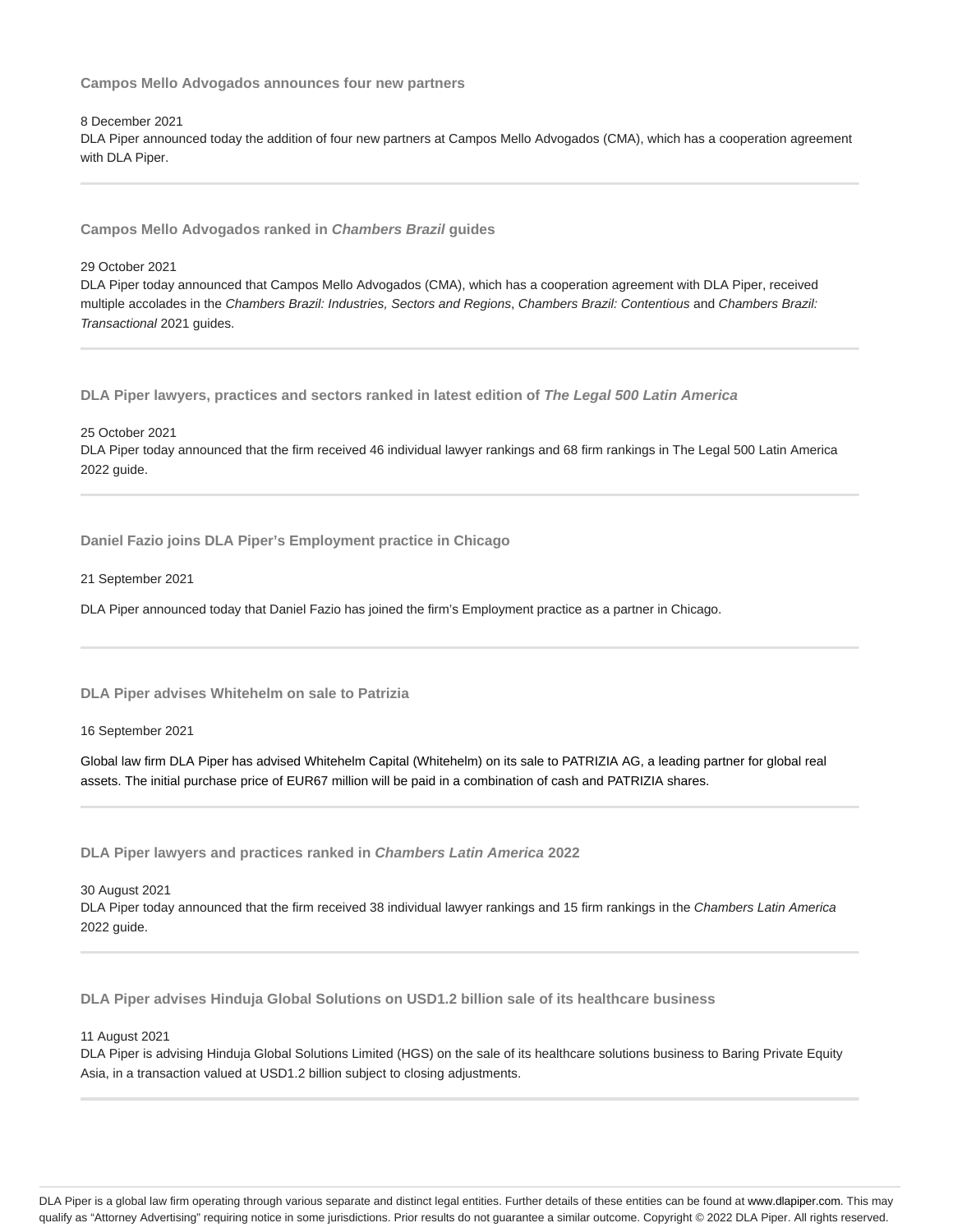**Sarah Tauman joins DLA Piper's Employment practice in Northern California**

12 July 2021

DLA Piper announced today that Sarah Tauman has joined the firm's Employment practice as a partner in San Francisco.

**DLA Piper partner Holly R. Lake named to the Daily Journal's 2021 Top Labor and Employment Lawyers list**

# 30 June 2021

DLA Piper is pleased to announce that Holly R. Lake was named to the Daily Journals 2021 Top Labor and Employment Lawyers list.

**DLA Piper lawyers and practices ranked in latest edition of The Legal 500**

#### 17 June 2021

DLA Piper announced today that the firm received 42 individual lawyer rankings and 49 firm rankings in The Legal 500 United States 2021 guide.

**DLA Piper lawyers and practices ranked in latest Chambers edition**

#### 1 June 2021

DLA Piper today announced that the firm received 216 lawyer rankings and 94 firm rankings in Chambers USA's 2021 guide.

**Michelle Lara joins DLA Piper's Employment practice in San Diego**

#### 19 April 2021

DLA Piper announced today that Michelle Lara has joined the firm's Employment practice as a partner in San Diego.

**Richard Rahm joins DLA Piper's Employment practice in Northern California**

25 January 2021

DLA Piper announced today that Richard Rahm has joined the firm's Employment practice as a partner in Northern California, based in the San Francisco office.

**Two DLA Piper lawyers listed in D Magazine's 2021 Best Lawyers Under 40 list**

#### 13 January 2021

Crystal Woods, a partner in DLA Piper's Employment practice, and James C. Bookhout, an associate in the firm's Litigation and Regulatory practice, were recently named to D Magazine's 2021 Best Lawyers Under 40 list, which recognizes outstanding young lawyers in Dallas.

**Kyndra Casper and Holly R. Lake named to Los Angeles Business Journal's Thriving in Their 40s list**

#### 22 December 2020

DLA Piper is pleased to announce that Kyndra Casper, a partner in the firm's Real Estate practice, and Holly R. Lake, a partner in the